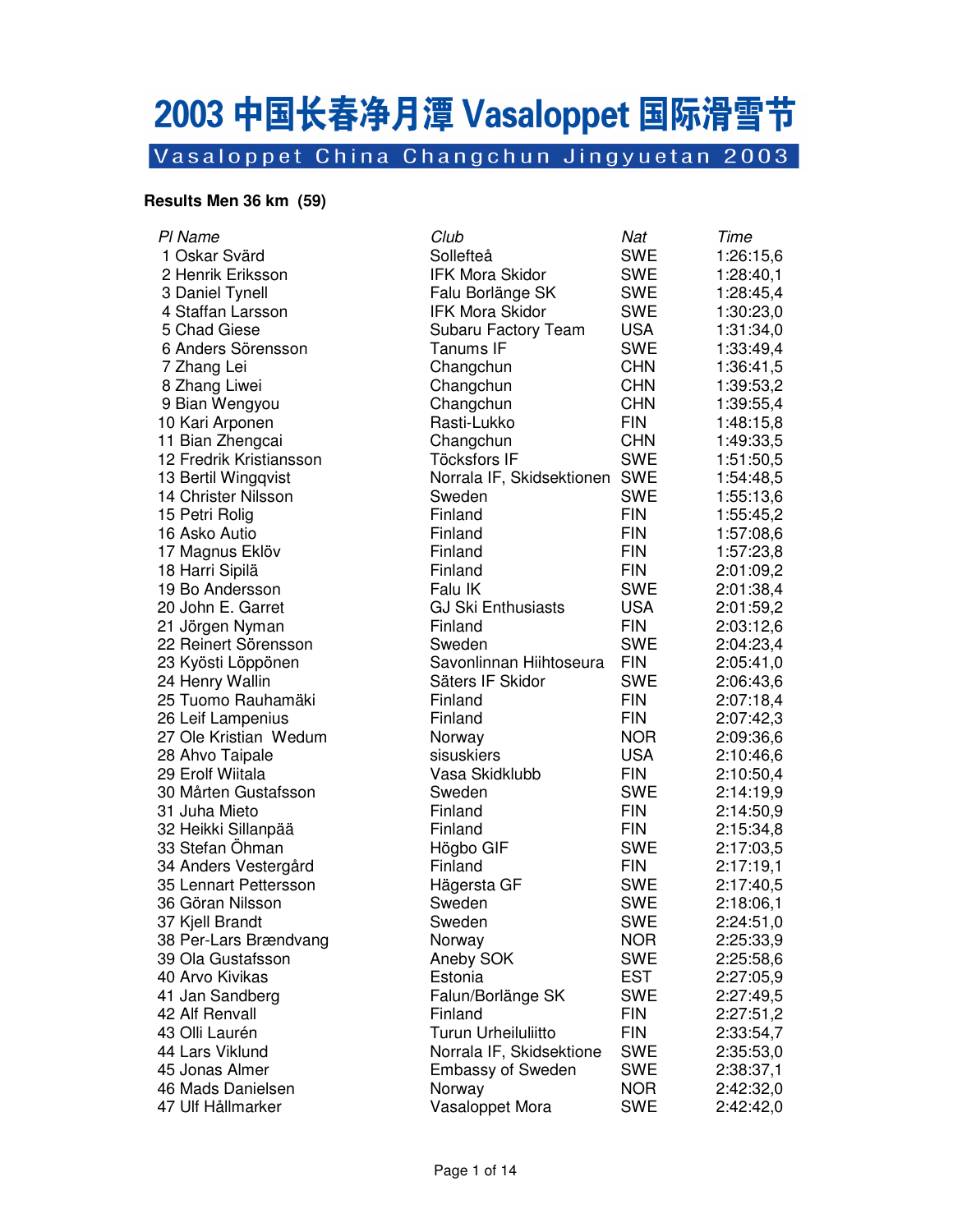| 48 Georg Almkvist        | Kvarnsvedens GOIF         | <b>SWE</b> | 2:47:25,0 |
|--------------------------|---------------------------|------------|-----------|
| 49 Matti Elers           | Finland                   | <b>FIN</b> | 2:58:05,0 |
| 50 Jari Kiiskinen        | Finland                   | <b>FIN</b> | 3:14:01.0 |
| 51 Wolfgang Hans Eminger | <b>Embassy of Germany</b> | <b>GER</b> | 3:18:19,0 |
| 52 Niclas Kvarnström     | <b>Embassy of Sweden</b>  | <b>SWE</b> | 3:45:12,0 |
| 53 Martin Oredsson       | <b>Embassy of Sweden</b>  | <b>SWE</b> | 4:03:45,0 |
| 54 Urban Andersson       | <b>Embassy of Sweden</b>  | <b>SWE</b> | 4:05:45,0 |
| Mats Foyer               | <b>Embassy of Sweden</b>  | <b>SWE</b> | dnf       |
| <b>Bertil Seljesson</b>  | Sweden                    | <b>SWE</b> | dns       |
| Jonnie Stagmo            | Sweden                    | <b>SWE</b> | dns       |
| <b>Guttorm Hundsnes</b>  | Norway                    | <b>NOR</b> | dns       |
| Henrik Erickson          | Sweden                    | <b>SWE</b> | dns       |

## **Results Women 36 km (17)**

| PI Name                    | Club                          | Nat        | Time      |
|----------------------------|-------------------------------|------------|-----------|
| 1 Marjut Rolig             | Finland                       | <b>FIN</b> | 1:55:30,5 |
| 2 Liu Xiangnan             | Changchun                     | <b>CHN</b> | 2:12:27,1 |
| 3 Johanna Larsson          | Sweden                        | <b>SWE</b> | 2:15:29,4 |
| 4 Ruth Svensson            | Norabygdens SK                | <b>SWE</b> | 2:18:06,1 |
| 5 Stina Nilsson            | <b>IFK Mora Skidor</b>        | <b>SWE</b> | 2:34:18.9 |
| 6 Gun-Britt Persson        | Sweden                        | <b>SWE</b> | 2:49:06,0 |
| 7 Mary Elizabeth O'Connell | <b>Wayne State University</b> | <b>USA</b> | 2:55:30,0 |
| 8 Maria Thomee             | <b>SWEA</b>                   | <b>SWE</b> | 2:57:38,0 |
| 9 Ritva Moononen           | Finland                       | <b>FIN</b> | 3:01:05,0 |
| 9 Ulla Lindsten            | Finland                       | <b>FIN</b> | 3:01:05,0 |
| 11 Karen Ann Roesler       | <b>USA</b>                    | <b>USA</b> | 3:01:20,0 |
| 12 Min (Amy) S Xu          | <b>USA</b>                    | <b>USA</b> | 3:20:30,0 |
| 13 Kerstin Aigner          | Sweden                        | <b>SWE</b> | 3:47:04,0 |
| 14 Elisabeth Eminger       | <b>Embassy of Germany</b>     | CH         | 4:05:35,0 |
| Karin Jörbrand             | Sweden                        | <b>SWE</b> | dnf       |
| Mirjam Kippasto            | Estonia                       | <b>EST</b> | dnf       |
| Colleen Graham             | <b>USA</b>                    | <b>USA</b> | dnf       |

#### **Results Men 24 km (21)**

| PI Name             | Club                     | Nat        | Time      |
|---------------------|--------------------------|------------|-----------|
| 1 Pan Yuetong       | Changchun                | <b>CHN</b> | 1:17:08,6 |
| 2 Li Zhong Hai      | Changchun                | <b>CHN</b> | 1:17:28,1 |
| 3 Qu Chao           | Changchun                | <b>CHN</b> | 1:17:36,8 |
| 4 Liu Shuang        | Changchun                | <b>CHN</b> | 1:25:59,0 |
| 5 Anders Larsson    | Ericson                  | <b>SWE</b> | 1:33:17,0 |
| 6 Karl Öhman        | Sweden                   | <b>SWE</b> | 1:47:27,8 |
| 7 Marko Lehtinen    | Eura-Kauttuan Urheilijat | <b>FIN</b> | 1:52:31,1 |
| 8 Sten Zackari      | Sweden                   | <b>SWE</b> | 1:54:02.3 |
| 9 Jonnie Stagmo     | Sweden                   | <b>SWE</b> | 1:55:24,5 |
| 10 Lennart Nilsson  | Sweden                   | <b>SWE</b> | 2:04:03,9 |
| 11 Wolfgang Zopf    | FAW-VW                   | <b>GER</b> | 2:06:50.1 |
| 12 Peter Goolden    | <b>FAW-VW</b>            | <b>GER</b> | 2:07:17,7 |
| 13 Bertil Seljesson | Sweden                   | <b>SWE</b> | 2:08:50,0 |
| 14 Björn Gudmundson | Ericson                  | <b>SWE</b> | 2:10:49.0 |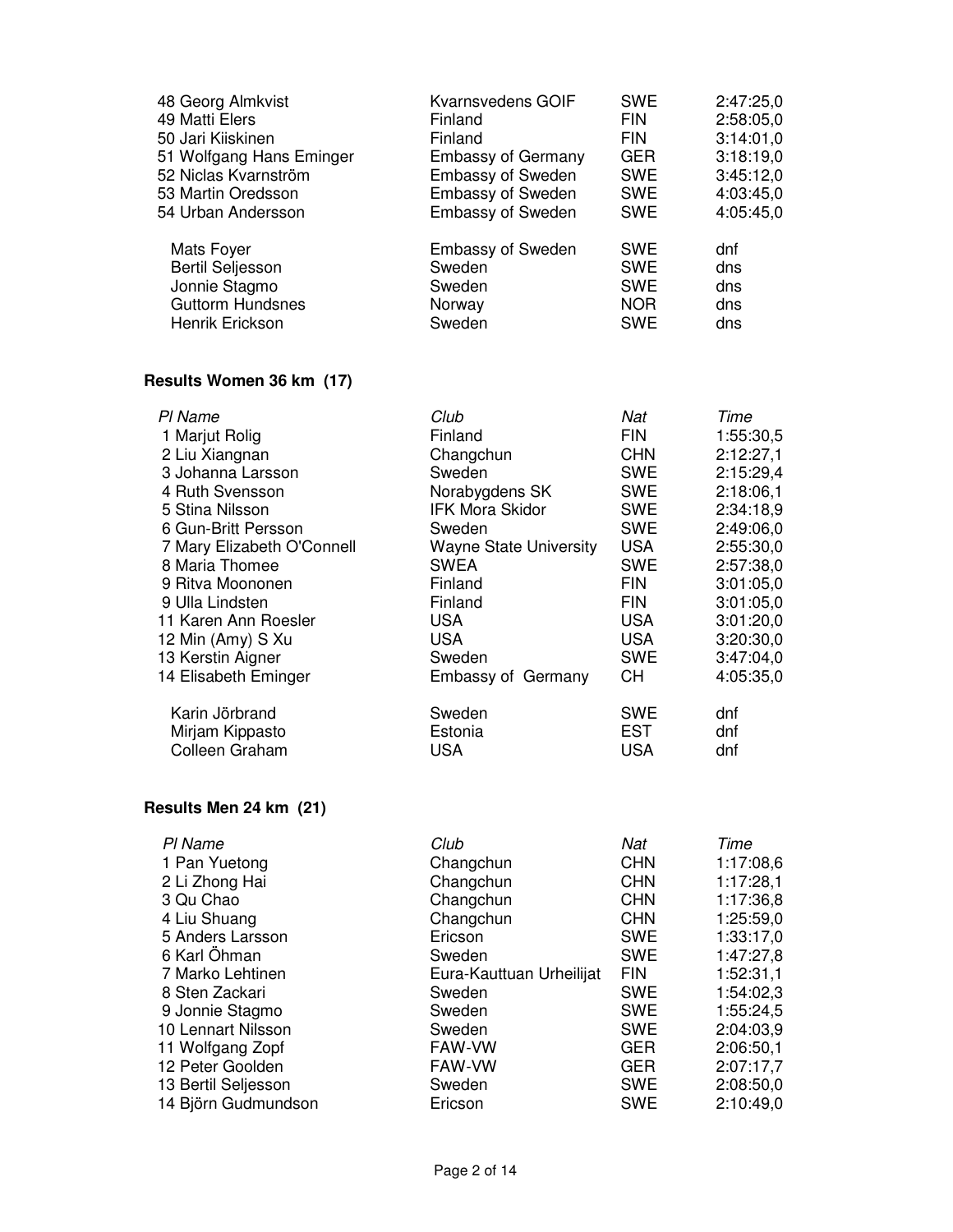| 15 Ulf Borghardt                                                                                                            | Craft                                                             | <b>SWE</b>                                                                       | 2:11:46,0                              |
|-----------------------------------------------------------------------------------------------------------------------------|-------------------------------------------------------------------|----------------------------------------------------------------------------------|----------------------------------------|
| 16 Mikael Norrback                                                                                                          | <b>Flextronics LTD</b>                                            | <b>FIN</b>                                                                       | 2:14:35,0                              |
| 17 Håkan Frisk                                                                                                              | IFK Mora                                                          | <b>SWE</b>                                                                       | 2:16:20,0                              |
| 18 Darren Siegel                                                                                                            | <b>USA</b>                                                        | <b>USA</b>                                                                       | 2:55:12,0                              |
| 19 Bob Chou                                                                                                                 | <b>USA</b>                                                        | <b>USA</b>                                                                       | 2:57:16,0                              |
| Jan Sandberg                                                                                                                | Falun/Borlänge SK                                                 | <b>SWE</b>                                                                       | dns                                    |
| Bai Changyun                                                                                                                |                                                                   | <b>CHN</b>                                                                       | dns                                    |
| Results Women 24 km (14)                                                                                                    |                                                                   |                                                                                  |                                        |
| PI Name                                                                                                                     | Club                                                              | Nat                                                                              | Time                                   |
| 1 Li Xiao Wei                                                                                                               | Changchun                                                         | <b>CHN</b>                                                                       | 1:46:01,9                              |
| 2 Inger Öhrlund                                                                                                             | Sweden                                                            | <b>SWE</b>                                                                       | 1:57:22,6                              |
| 3 Anna-Lisa Autio                                                                                                           | <b>Turun Urheiluliitto</b>                                        | <b>FIN</b>                                                                       | 2:05:26,3                              |
| 4 Nina Wilen                                                                                                                | Finland                                                           | <b>FIN</b>                                                                       | 2:15:40,0                              |
| 5 Kitty Karlsson                                                                                                            | Sweden                                                            | <b>SWE</b>                                                                       | 2:20:23,0                              |
| 6 Ingalill Brus                                                                                                             | <b>IFK Mora</b>                                                   | <b>SWE</b>                                                                       | 2:20:26,0                              |
| 7 Marta Gagnerud                                                                                                            | Swedish School                                                    | <b>SWE</b>                                                                       | 2:27:04,0                              |
| 8 Eva Sandberg                                                                                                              | <b>SWEA</b>                                                       | <b>SWE</b>                                                                       | 2:30:50,0                              |
| <b>Therese Andresen</b><br>Anita Kristiansson<br>Johanna Larsson<br>Colleen Graham<br>Ritva Mononen<br><b>Ulla Lindsten</b> | <b>Töcksfors IF</b><br>Sweden<br><b>USA</b><br>Finland<br>Finland | <b>SWE</b><br><b>SWE</b><br><b>SWE</b><br><b>USA</b><br><b>FIN</b><br><b>FIN</b> | dnf<br>dnf<br>dns<br>dns<br>dns<br>dns |
| Results VIP 3 km (32)                                                                                                       |                                                                   |                                                                                  |                                        |
| PI Name                                                                                                                     | Club                                                              | Nat                                                                              | Time                                   |
| 1 Xie Weiming                                                                                                               | China                                                             | <b>CHN</b>                                                                       | 7:32,0                                 |
| 2 Xie Hangmei                                                                                                               | China                                                             | <b>CHN</b>                                                                       | 7:35,0                                 |
| 3 Du Wen                                                                                                                    | China                                                             | <b>CHN</b>                                                                       | 8:12,0                                 |
| 4 Li Xiaofei                                                                                                                | China                                                             | <b>CHN</b>                                                                       | 8:52,0                                 |
| 5 Niclas Anderson                                                                                                           | Sweden                                                            | <b>SWE</b>                                                                       | 8:57,0                                 |
| 6 Bu He                                                                                                                     | Changchun                                                         | <b>CHN</b>                                                                       | 9:09,0                                 |
| 7 Julia Gudmundson                                                                                                          | Swedish School                                                    | <b>SWE</b>                                                                       | 11:24,0                                |
| 8 Katarina Gudmundson                                                                                                       | Swedish School                                                    | <b>SWE</b>                                                                       | 12:59,0                                |
| 9 Robin Norrback                                                                                                            | Finland                                                           | <b>FIN</b>                                                                       | 13:09,0                                |
| 10 Peter Hammarberg                                                                                                         | Sandvik                                                           | <b>SWE</b>                                                                       | 13:14,0                                |
| 11 Helene Karlsson                                                                                                          | Swedish School                                                    | SWE                                                                              | 14:06,0                                |
| 12 Rolf Hammar                                                                                                              | Sweden                                                            | <b>SWE</b>                                                                       | 14:16,0                                |
| 13 Gunborg Wallin                                                                                                           | Säterbygdens OK                                                   | <b>SWE</b>                                                                       | 14:19,0                                |
| 14 N.N.                                                                                                                     | China                                                             | <b>CHN</b>                                                                       | 14:21,0                                |
| 15 Lindholm Kerstin                                                                                                         | Swedish School                                                    | <b>SWE</b>                                                                       | 14:55,0                                |
| 16 Gunn Viklund                                                                                                             | Sundfrakts IF                                                     | <b>SWE</b>                                                                       | 16:14,0                                |
| 17 Ulla Johansson                                                                                                           | Sandvik                                                           | SWE                                                                              | 17:18,0                                |
| 18 Clara Gudmunsson                                                                                                         | Swedish School                                                    | SWE                                                                              | 18:30,0                                |
| 19 Lisa Gudmunsson                                                                                                          | Swedish School                                                    | SWE                                                                              | 18:45,0                                |
| 20 Inga Friedenberger                                                                                                       | Germany                                                           | <b>GER</b>                                                                       | 20:02,0                                |
| 21 Cecilia Barck-Holst                                                                                                      | <b>Embassy of Sweden</b>                                          | SWE                                                                              | 21:22,0                                |
| 21 N.N.                                                                                                                     | Outokumpu                                                         | <b>CHN</b>                                                                       | 21:22,0                                |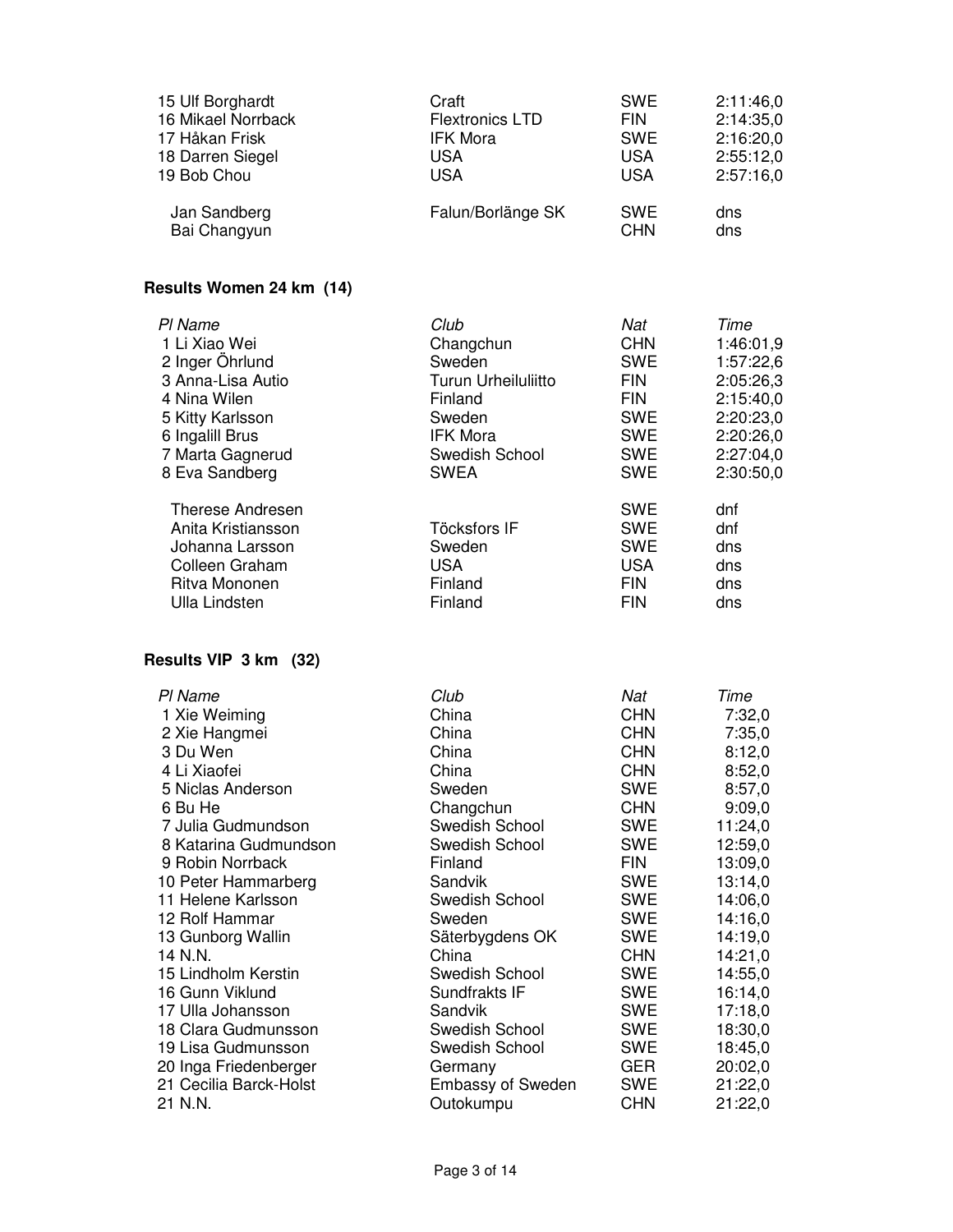| 23 Helena Hammarberg | Swedish School           | <b>SWE</b> | 21:24.0 |
|----------------------|--------------------------|------------|---------|
| 24 Lill Kristensen   | Sweden                   | <b>SWE</b> | 22:02.0 |
| 24 Håkan Gustafsson  | Sony Ericson             | <b>SWE</b> | 22:02,0 |
| 26 Börje Ljunggren   | <b>Embassy of Sweden</b> | <b>SWE</b> | 22:16,0 |
| 27 Jörgen Mårtensson | Sweden                   | <b>SWE</b> | 22:18,0 |
| 28 Lindholm Roland   | Swedish School           | <b>SWE</b> | 23:24,0 |
| 29 Robert Wu         | New Wave Group           | <b>SWE</b> | 24:46.0 |
| 30 Andre Blechinger  | Germany                  | <b>GER</b> | 27:03,0 |
| 31 Sofia Thomee      | Swedish School           | <b>SWE</b> | 27:31,0 |
| 32 Jessica Norrback  | Finland                  | <b>FIN</b> | 28:54,0 |

## **Results Women 3 km, start 11 a.m. (7)**

| PI Name             | Club      | Nat        | Time     |
|---------------------|-----------|------------|----------|
| 1 Liu Wei           | Changchun | <b>CHN</b> | 9:17,0   |
| 2 Li na             | Outokumpu | <b>CHN</b> | 9:20,0   |
| 3 Liu Chunyan       | Outokumpu | <b>CHN</b> | 15:31,0  |
| 4 Chinese Student 5 | China     | <b>CHN</b> | 41:02,0  |
| 5 Jennifer Ding     | China     | <b>CHN</b> | 45:19,0  |
| 6 Jessica Li        | China     | <b>CHN</b> | 45:51,0  |
| 7 Yan xiaofeng      | Outokumpu | <b>CHN</b> | Finished |

## **Results Men 3 km, start 11 a.m. (237)**

| PI Name          | Club                          | Nat        | Time    |
|------------------|-------------------------------|------------|---------|
| 1 Zhang luocheng | Outokumpu                     | <b>CHN</b> | 8:32,0  |
| 2 Wang xiaohang  | Outokumpu                     | <b>CHN</b> | 8:37,0  |
| 3 Yang Haibao    | Outokumpu                     | <b>CHN</b> | 10:06,0 |
| 4 Li chunlong    | Outokumpu                     | <b>CHN</b> | 10:15,0 |
| 5 Wang Chunlei   | Outokumpu                     | <b>CHN</b> | 10:32,0 |
| 6 Zhao chundong  | Outokumpu                     | <b>CHN</b> | 10:35,0 |
| 7 Wu xizhong     | Outokumpu                     | <b>CHN</b> | 10:43,0 |
| 8 Dong guanglin  | Outokumpu                     | <b>CHN</b> | 11:02,0 |
| 9 Qiu mingzhu    | Outokumpu                     | <b>CHN</b> | 11:12,0 |
| 10 Lu xing       | Outokumpu                     | <b>CHN</b> | 12:11,0 |
| 11 Fu Lizhong    | <b>Agriculture University</b> | <b>CHN</b> | 13:24,0 |
| 12 Wang kai      | Outokumpu                     | <b>CHN</b> | 14:02,0 |
| 13 Wang jingshi  | Outokumpu                     | <b>CHN</b> | 15:04,0 |
| 14 Hu yuebin     | Outokumpu                     | <b>CHN</b> | 15:05,0 |
| 15 He Ming       | <b>Agriculture University</b> | <b>CHN</b> | 15:14,0 |
| 16 Wang xiaonan  | Outokumpu                     | <b>CHN</b> | 15:19,0 |
| 17 Wu Keke       | <b>Agriculture University</b> | CHN        | 16:05,0 |
| 18 Cui xuanyi    | Outokumpu                     | <b>CHN</b> | 16:32,0 |
| 19 Zhang Bo      | <b>Agriculture University</b> | <b>CHN</b> | 17:58,0 |
| 20 Zhao Lichun   | <b>Agriculture University</b> | <b>CHN</b> | 18:01,0 |
| 21 Cong Lei      | <b>Agriculture University</b> | <b>CHN</b> | 18:06,0 |
| 22 Xu Zhensong   | <b>Agriculture University</b> | <b>CHN</b> | 19:04,0 |
| 23 Zhang chao    | Outokumpu                     | <b>CHN</b> | 19:19,0 |
| 24 Wu di         | Outokumpu                     | <b>CHN</b> | 19:20,0 |
| 25 Liu Bo        | <b>Agriculture University</b> | <b>CHN</b> | 19:41,0 |
| 26 Han Xiao      | <b>Agriculture University</b> | <b>CHN</b> | 19:44,0 |
| 27 Li shuang     | Outokumpu                     | <b>CHN</b> | 19:55,0 |
| 28 Zhang yang    | Outokumpu                     | CHN        | 20:01,0 |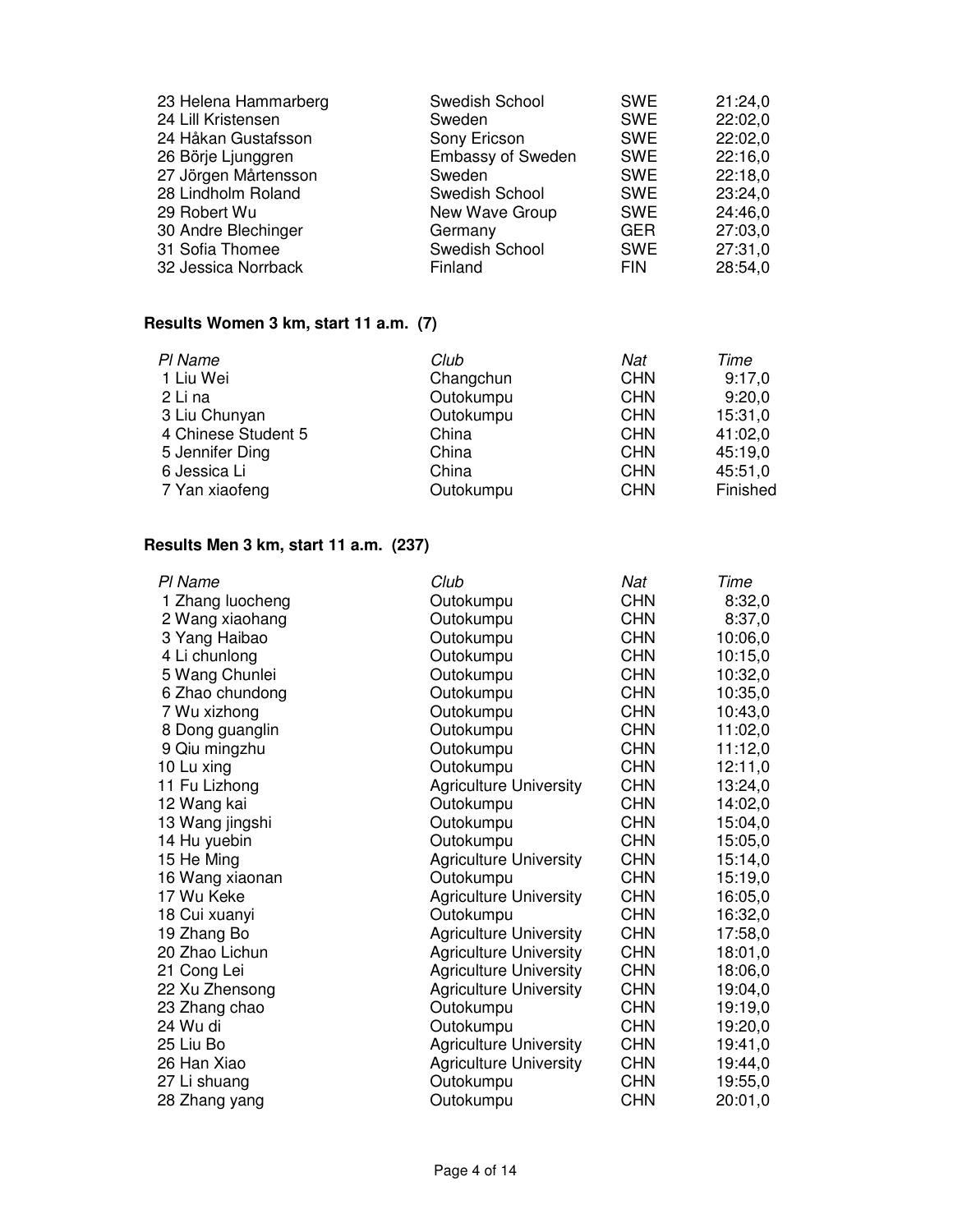| 29 Li zhipeng     | Outokumpu                     | <b>CHN</b>               | 20:26,0 |
|-------------------|-------------------------------|--------------------------|---------|
| 30 Wang zhenyu    | Outokumpu                     | <b>CHN</b>               | 20:34,0 |
| 31 Yu Song        | <b>Agriculture University</b> | <b>CHN</b>               | 20:44,0 |
| 32 Zhuang Yishun  | <b>Agriculture University</b> | <b>CHN</b>               | 20:51,0 |
| 33 Shao Junwei    | <b>Agriculture University</b> | <b>CHN</b>               | 20:55,0 |
| 34 Zhou sheng     | Outokumpu                     | <b>CHN</b>               | 20:59,0 |
| 35 Song Kai       | <b>Agriculture University</b> | <b>CHN</b>               | 21:05,0 |
| 36 Zhang hongbo   | Outokumpu                     | <b>CHN</b>               | 21:10,0 |
| 37 Han Hongxiang  | <b>Agriculture University</b> | <b>CHN</b>               | 21:20,0 |
| 38 Ding Zhonghao  | <b>Agriculture University</b> | <b>CHN</b>               | 21:21,0 |
| 39 Hou Lei        | <b>Agriculture University</b> | <b>CHN</b>               | 22:06,0 |
| 40 Tian jiarui    | Outokumpu                     | <b>CHN</b>               | 23:30,0 |
| 41 Zhang Fuxin    | <b>Agriculture University</b> | <b>CHN</b>               | 23:40,0 |
| 42 Wang kaidong   | Outokumpu                     | <b>CHN</b>               | 23:41,0 |
| 43 Zhang ming     | Outokumpu                     | <b>CHN</b>               | 23:46,0 |
| 44 Li gi          | Outokumpu                     | <b>CHN</b>               | 24:07,0 |
| 45 Cai Yongfu     | <b>Agriculture University</b> | <b>CHN</b>               | 24:09,0 |
| 46 Zhao dongfang  | Outokumpu                     | <b>CHN</b>               | 24:15,0 |
| 47 Yan feng       | Outokumpu                     | <b>CHN</b>               | 24:27,0 |
| 48 Jiang Jian     | <b>Agriculture University</b> | <b>CHN</b>               | 24:39,0 |
| 49 Song bo        | Outokumpu                     | <b>CHN</b>               | 24:41,0 |
| 50 Li xiaoke      | Outokumpu                     | <b>CHN</b>               | 24:48,0 |
| 51 Lu laidong     | Outokumpu                     | <b>CHN</b>               | 24:54,0 |
| 52 Zhao xin       | Outokumpu                     | <b>CHN</b>               | 25:13,0 |
| 53 Gao feng       | Outokumpu                     | <b>CHN</b>               | 25:24,0 |
| 54 Huang zhouwang | Outokumpu                     | <b>CHN</b>               | 25:38,0 |
| 55 Tian Xiaoguang | <b>Agriculture University</b> | <b>CHN</b>               | 25:41,0 |
| 56 Dong Chunpin   | <b>Agriculture University</b> | <b>CHN</b>               | 25:55,0 |
| 57 Wang Gang      | <b>Agriculture University</b> | <b>CHN</b>               | 26:00,0 |
| 58 Leng Yi        | <b>Agriculture University</b> | <b>CHN</b>               | 26:15,0 |
| 59 Cao lei        | Outokumpu                     | <b>CHN</b>               | 26:32,0 |
| 60 Ding Yalin     | <b>Agriculture University</b> | <b>CHN</b>               | 26:43,0 |
| 61 Yao Dajun      | <b>Agriculture University</b> | <b>CHN</b>               | 26:46,0 |
| 62 Wang xiao      | Outokumpu                     | <b>CHN</b>               | 26:54,0 |
| 63 Kou mingxin    | Outokumpu                     | <b>CHN</b>               | 26:56,0 |
| 64 Zhang yu       | Outokumpu                     | <b>CHN</b>               | 27:00,0 |
| 65 Chen Xiu       | <b>Agriculture University</b> | <b>CHN</b>               | 27:02,0 |
| 66 Huo Zhijun     | <b>Agriculture University</b> | <b>CHN</b>               | 27:03,0 |
| 67 Han Lei        | <b>Agriculture University</b> | <b>CHN</b>               | 27:12,0 |
| 68 Zhou Guangyuan | <b>Agriculture University</b> | <b>CHN</b>               | 27:17,0 |
| 69 Ge Jinging     | <b>Agriculture University</b> | <b>CHN</b>               | 27:19,0 |
| 70 Li tianhang    | Outokumpu                     | <b>CHN</b>               | 27:20,0 |
| 71 Jiang wei      | Outokumpu                     | <b>CHN</b>               | 27:25,0 |
| 72 Men Tao        | <b>Agriculture University</b> | <b>CHN</b>               | 27:31,0 |
| 73 Chen dong      | Outokumpu                     | <b>CHN</b>               | 27:32,0 |
| 73 Xiao Chunyu    | <b>Agriculture University</b> | <b>CHN</b>               | 27:32,0 |
|                   | <b>Agriculture University</b> |                          | 27:39,0 |
| 75 Wang Kexin     |                               | <b>CHN</b><br><b>CHN</b> |         |
| 76 Liu Chenyu     | <b>Agriculture University</b> |                          | 27:41,0 |
| 77 Zhou lin       | Outokumpu                     | <b>CHN</b>               | 27:45,0 |
| 78 He Mingong     | <b>Agriculture University</b> | <b>CHN</b>               | 27:46,0 |
| 79 Bai Xuewu      | <b>Agriculture University</b> | <b>CHN</b>               | 27:52,0 |
| 80 Jin Donghao    | <b>Agriculture University</b> | <b>CHN</b>               | 27:54,0 |
| 81 Chen youpeng   | Outokumpu                     | <b>CHN</b>               | 27:55,0 |
| 82 Chen siyang    | Outokumpu                     | <b>CHN</b>               | 27:58,0 |
| 83 Wen hua        | Outokumpu                     | <b>CHN</b>               | 28:07,0 |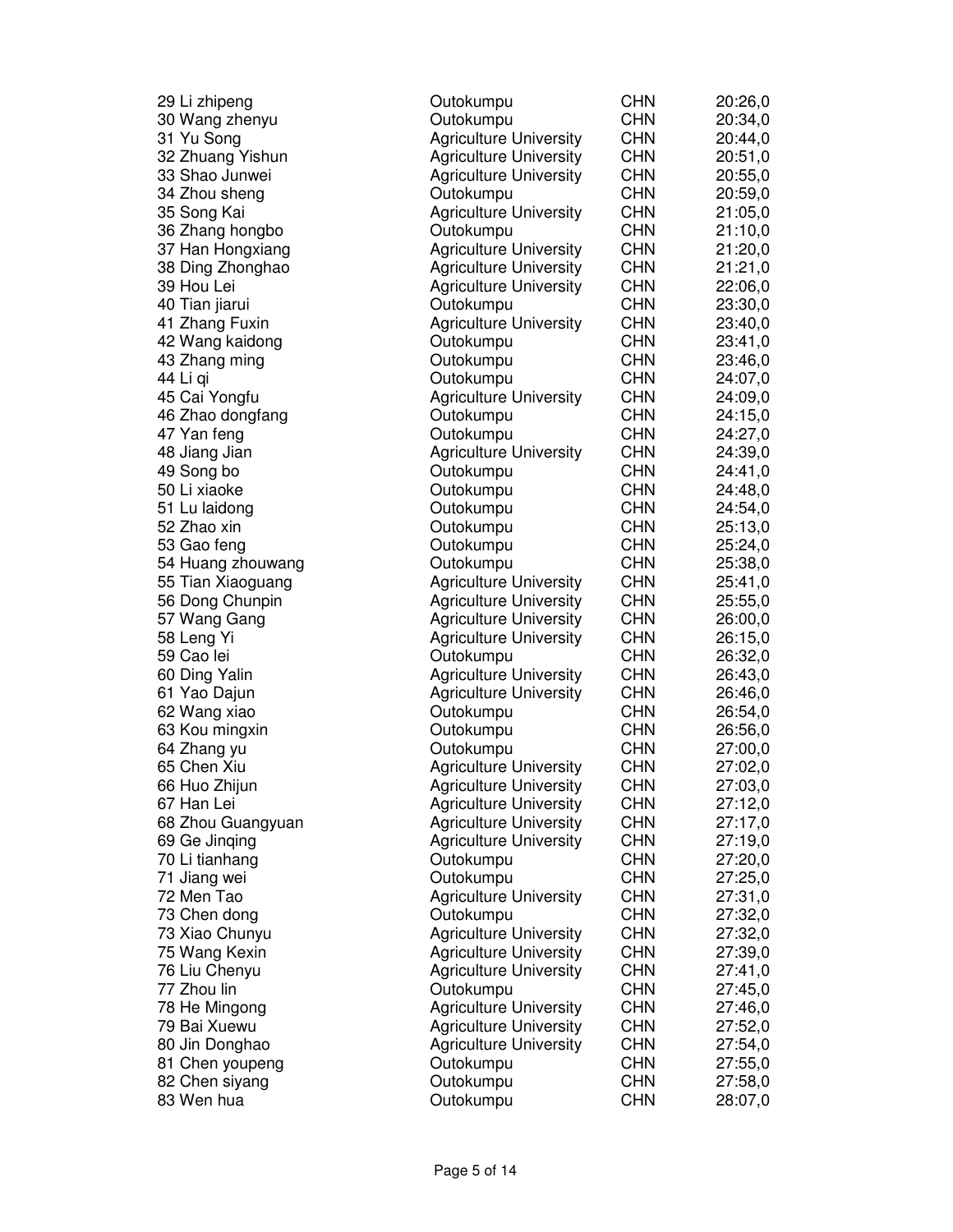| 84 Huang yuxiang   | Outokumpu                     | <b>CHN</b> | 28:08,0   |
|--------------------|-------------------------------|------------|-----------|
| 85 Li Junjie       | <b>Agriculture University</b> | <b>CHN</b> | 28:14,0   |
| 86 Zhao chao       | Outokumpu                     | <b>CHN</b> | 28:36,0   |
| 87 Yu xiaobo       | Outokumpu                     | <b>CHN</b> | 28:54,0   |
| 88 Yue zhanwei     | Outokumpu                     | <b>CHN</b> | 28:55,0   |
| 89 Ren Hang        | <b>Agriculture University</b> | <b>CHN</b> | 29:03,0   |
| 90 Wang Haibing    | <b>Agriculture University</b> | <b>CHN</b> | 29:20,0   |
| 91 Tian lei        | Outokumpu                     | <b>CHN</b> | 29:26,0   |
| 92 Liu Guangyie    | <b>Agriculture University</b> | <b>CHN</b> | 29:27,0   |
| 93 Li Zhuang       | <b>Agriculture University</b> | <b>CHN</b> | 29:29,0   |
| 94 Wang Xiaoyan    | <b>Agriculture University</b> | <b>CHN</b> | 29:36,0   |
| 95 Chen Lei        | <b>Agriculture University</b> | <b>CHN</b> | 29:41,0   |
| 96 Qu Xiaodong     | <b>Agriculture University</b> | <b>CHN</b> | 29:43,0   |
| 97 Liu Yufeng      | <b>Agriculture University</b> | <b>CHN</b> | 29:49,0   |
| 98 Li qiannan      | Outokumpu                     | <b>CHN</b> | 29:57,0   |
| 99 Chen Qizhen     | <b>Agriculture University</b> | <b>CHN</b> | 30:29,0   |
| 100 Wang Daqian    | <b>Agriculture University</b> | <b>CHN</b> | 31:04,0   |
| 101 Fang yunjian   | Outokumpu                     | <b>CHN</b> | 31:07,0   |
| 102 Zhang xiao     | Outokumpu                     | <b>CHN</b> | 31:17,0   |
| 103 Yao Zongxia    | <b>Agriculture University</b> | <b>CHN</b> | 31:34,0   |
| 104 Li wenlong     | Outokumpu                     | <b>CHN</b> | 31:35,0   |
| 105 Lu Guo         | <b>Agriculture University</b> | <b>CHN</b> | 31:46,0   |
| 106 Wei Hongbo     | <b>Agriculture University</b> | <b>CHN</b> | 31:56,0   |
| 107 Mou Haikuan    | <b>Agriculture University</b> | <b>CHN</b> | 32:09,0   |
| 108 Dai hetong     | Outokumpu                     | <b>CHN</b> | 32:12,0   |
| 109 Ji Baoyu       | <b>Agriculture University</b> | <b>CHN</b> | 32:13,0   |
| 110 Gao Ning       | <b>Agriculture University</b> | <b>CHN</b> | 32:21,0   |
| 111 Li Zibo        | <b>Agriculture University</b> | <b>CHN</b> | 32:29,0   |
| 112 Xue Di         | <b>Agriculture University</b> | <b>CHN</b> | 32:36,0   |
| 113 Jin Dongdong   | <b>Agriculture University</b> | <b>CHN</b> | 32:40,0   |
| 114 Wang Xuechen   | <b>Agriculture University</b> | <b>CHN</b> | 32:52,0   |
| 115 Wu zhenjuan    | Outokumpu                     | <b>CHN</b> | 33:04,0   |
| 116 Ding Ning      | <b>Agriculture University</b> | <b>CHN</b> | 33:05,0   |
| 117 Mou Dunwei     | <b>Agriculture University</b> | <b>CHN</b> | 33:06,0   |
| 118 Yu chunhua     | Outokumpu                     | <b>CHN</b> | 33:15,0   |
| 119 He baihong     | Outokumpu                     | <b>CHN</b> | 33:32,0   |
| 120 Liu cheyan     | Outokumpu                     | <b>CHN</b> | 34:44,0   |
| 121 Pei lixin      | Outokumpu                     | <b>CHN</b> | 35:13,0   |
| 122 Zhang baoyi    | Outokumpu                     | <b>CHN</b> | 35:21,0   |
| 123 Zhan yan       | Outokumpu                     | <b>CHN</b> | 35:32,0   |
| 124 Wang Zhongtao  | <b>Agriculture University</b> | <b>CHN</b> | 35:55,0   |
| 125 Sun Zhen       | <b>Agriculture University</b> | <b>CHN</b> | 36:40,0   |
| 126 Feng Yusheng   | <b>Agriculture University</b> | <b>CHN</b> | 37:19,0   |
| 127 Sun Xiangdong  | <b>Agriculture University</b> | <b>CHN</b> | 37:31,0   |
| 128 Wang Lu        | <b>Agriculture University</b> | <b>CHN</b> | 37:34,0   |
| 129 Cao rui        | Outokumpu                     | <b>CHN</b> | 39:20,0   |
| 130 Tong xin       | Outokumpu                     | <b>CHN</b> | 40:33,0   |
| 131 Wan Tong       | <b>Agriculture University</b> | <b>CHN</b> | 40:34,0   |
| 132 Wang Chenzhang | <b>Agriculture University</b> | <b>CHN</b> | 40:41,0   |
| 133 Han jun        | Outokumpu                     | <b>CHN</b> | 40:48,0   |
| 134 Ding hailin    | Outokumpu                     | <b>CHN</b> | 48:04,0   |
| 135 Yu qingbin     | Outokumpu                     | <b>CHN</b> | 1:12:32,0 |
| 136 Fan Jun        | Outokumpu                     | <b>CHN</b> | Finished  |
| 136 Tian Ruihua    | Outokumpu                     | <b>CHN</b> | Finished  |
| 136 Yang jiecheng  | Outokumpu                     | <b>CHN</b> | Finished  |
|                    |                               |            |           |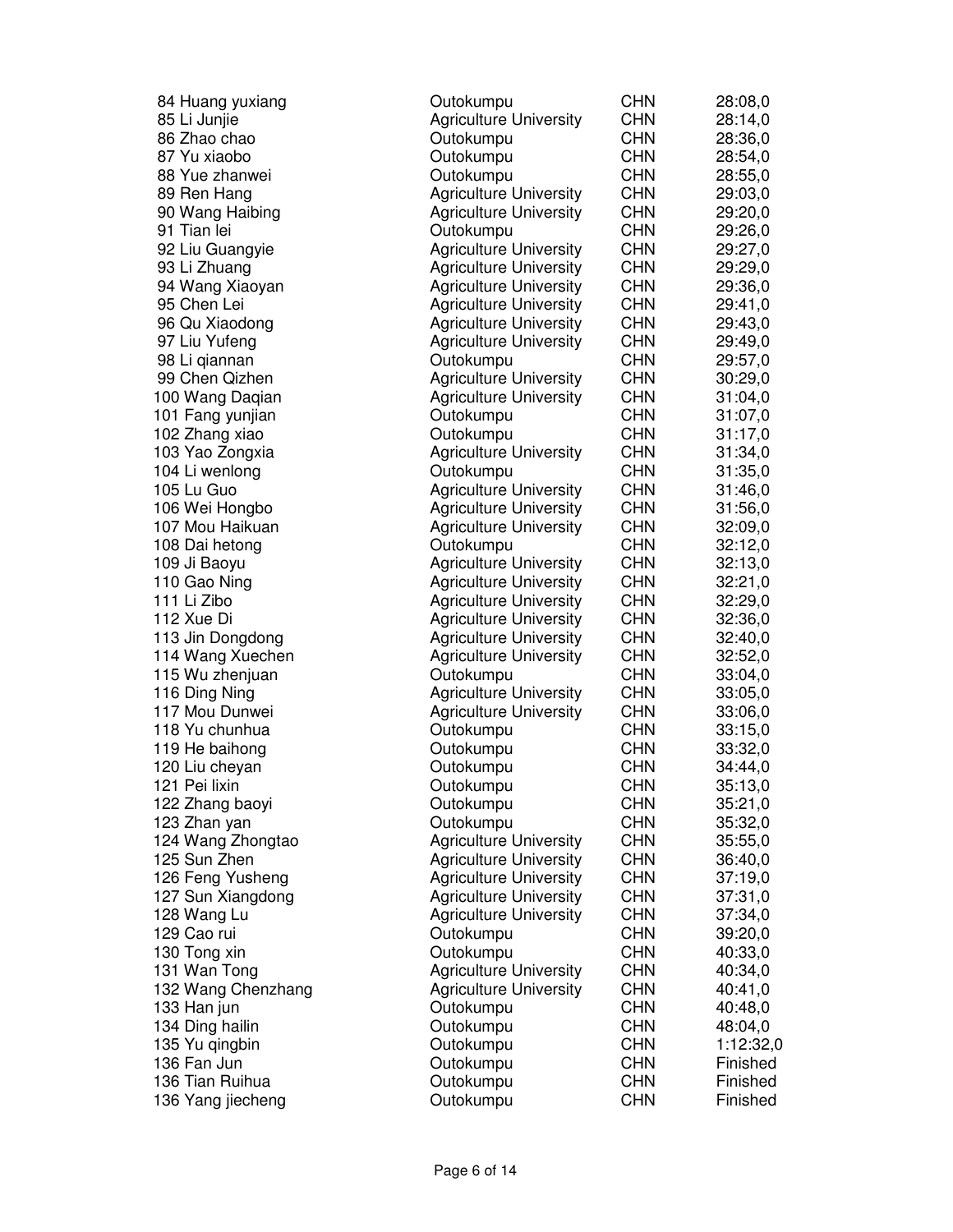| 136 Chen zhihong    | Outokumpu                     | <b>CHN</b> | Finished |
|---------------------|-------------------------------|------------|----------|
| 136 Liu daoxing     | Outokumpu                     | <b>CHN</b> | Finished |
| 136 Liu long        | Outokumpu                     | <b>CHN</b> | Finished |
| 136 Li Zeqing       | Outokumpu                     | <b>CHN</b> | Finished |
| 136 Lu deyi         | Outokumpu                     | <b>CHN</b> | Finished |
| 136 Wang hao        | Outokumpu                     | <b>CHN</b> | Finished |
| 136 Shi xiaoding    | Outokumpu                     | <b>CHN</b> | Finished |
| 136 Su meng         | Outokumpu                     | <b>CHN</b> | Finished |
| 136 Gu lei          | Outokumpu                     | <b>CHN</b> | Finished |
| 136 Jiang mingkun   | Outokumpu                     | <b>CHN</b> | Finished |
| 136 Luo huan        | Outokumpu                     | <b>CHN</b> | Finished |
| 136 Yang zhibo      | Outokumpu                     | <b>CHN</b> | Finished |
| 136 Li tao          | Outokumpu                     | <b>CHN</b> | Finished |
| 136 Xie bin         | Outokumpu                     | <b>CHN</b> | Finished |
| 136 Bao hanyu       | Outokumpu                     | <b>CHN</b> | Finished |
| 136 Guo yi          | Outokumpu                     | <b>CHN</b> | Finished |
| 136 Ma kefei        | Outokumpu                     | <b>CHN</b> | Finished |
| 136 Yang lei        | Outokumpu                     | <b>CHN</b> | Finished |
| 136 Sun lizhi       | Outokumpu                     | <b>CHN</b> | Finished |
| 136 Liu hongyu      | Outokumpu                     | <b>CHN</b> | Finished |
| 136 Lang jianming   | Outokumpu                     | <b>CHN</b> | Finished |
| 136 Zhou yang       | Outokumpu                     | <b>CHN</b> | Finished |
| 136 Gao zhichao     | Outokumpu                     | <b>CHN</b> | Finished |
| 136 Liu dexin       | Outokumpu                     | <b>CHN</b> | Finished |
| 136 Bai hongyi      | Outokumpu                     | <b>CHN</b> | Finished |
| 136 Shi chun        | Outokumpu                     | <b>CHN</b> | Finished |
| 136 Suixiaoqiang    | Outokumpu                     | <b>CHN</b> | Finished |
| 136 Zhang xiaoqiang | Outokumpu                     | <b>CHN</b> | Finished |
| 136 Dong kunpeng    | Outokumpu                     | <b>CHN</b> | Finished |
| 136 Wang risheng    | Outokumpu                     | <b>CHN</b> | Finished |
| 136 Xu shihui       | Outokumpu                     | <b>CHN</b> | Finished |
| 136 Yang jun        | Outokumpu                     | <b>CHN</b> | Finished |
| 136 Wang kai        | Outokumpu                     | <b>CHN</b> | Finished |
| 136 Zhao bo         | Outokumpu                     | <b>CHN</b> | Finished |
| 136 Shan wanlie     | Outokumpu                     | <b>CHN</b> | Finished |
| 136 Wu hao          | Outokumpu                     | <b>CHN</b> | Finished |
| 136 He tonghua      | Outokumpu                     | <b>CHN</b> | Finished |
| 136 Mu xinyao       | Outokumpu                     | <b>CHN</b> | Finished |
| 136 Liu zhu         | Outokumpu                     | <b>CHN</b> | Finished |
| 136 Fan shuling     | Outokumpu                     | <b>CHN</b> | Finished |
| 136 Sun heming      | Outokumpu                     | <b>CHN</b> | Finished |
| 136 Wang xiang      | Outokumpu                     | <b>CHN</b> | Finished |
| 136 Chen lu         |                               | <b>CHN</b> | Finished |
|                     | Outokumpu                     | <b>CHN</b> | Finished |
| 136 Wang jing       | Outokumpu                     | <b>CHN</b> | Finished |
| 136 Chenfang        | Outokumpu                     | <b>CHN</b> | Finished |
| 136 Jin yan         | Outokumpu                     | <b>CHN</b> |          |
| 136 Wang lina       | Outokumpu                     | <b>CHN</b> | Finished |
| 136 Shen jing       | Outokumpu                     |            | Finished |
| 136 Wang xiaona     | Outokumpu                     | <b>CHN</b> | Finished |
| 136 Lei lie         | Outokumpu                     | <b>CHN</b> | Finished |
| 136 Sun le          | Outokumpu                     | <b>CHN</b> | Finished |
| 136 Zhang nan       | Outokumpu                     | <b>CHN</b> | Finished |
| 136 Ning wei        | Outokumpu                     | <b>CHN</b> | Finished |
| 136 Dai chunmin     | Outokumpu                     | <b>CHN</b> | Finished |
| 136 Liu Feng        | <b>Agriculture University</b> | <b>CHN</b> | Finished |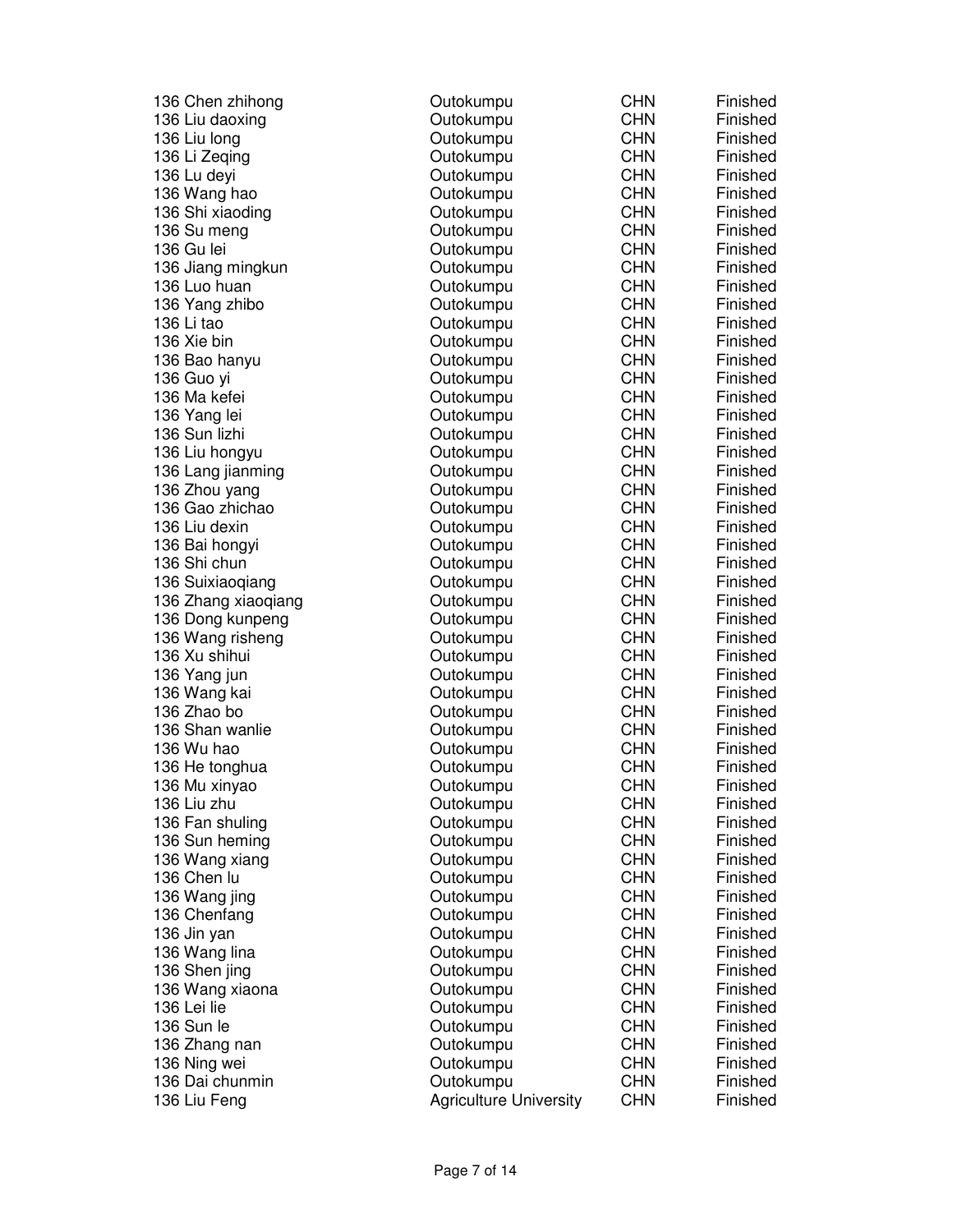| 136 Fan Jianfeng   | <b>Agriculture University</b> | <b>CHN</b> | Finished |
|--------------------|-------------------------------|------------|----------|
| 136 Yang Yanwen    | <b>Agriculture University</b> | <b>CHN</b> | Finished |
| 136 Hao Zhen       | <b>Agriculture University</b> | <b>CHN</b> | Finished |
| 136 Ni Jian        | <b>Agriculture University</b> | <b>CHN</b> | Finished |
| 136 Fen Xudong     | <b>Agriculture University</b> | <b>CHN</b> | Finished |
| 136 Yang Jue       | <b>Agriculture University</b> | <b>CHN</b> | Finished |
| 136 Zhang Xiaodong | <b>Agriculture University</b> | <b>CHN</b> | Finished |
| 136 Wang Zhi       | <b>Agriculture University</b> | <b>CHN</b> | Finished |
| 136 Chu Shuang     | <b>Agriculture University</b> | <b>CHN</b> | Finished |
| 136 Yan Chunyang   | <b>Agriculture University</b> | <b>CHN</b> | Finished |
| 136 Sun Nan        | <b>Agriculture University</b> | <b>CHN</b> | Finished |
| 136 Yu Peng        | <b>Agriculture University</b> | <b>CHN</b> | Finished |
| 136 Wang Qiyu      | <b>Agriculture University</b> | <b>CHN</b> | Finished |
| 136 Li Xindian     | <b>Agriculture University</b> | <b>CHN</b> | Finished |
| 136 Yan Qianglong  | <b>Agriculture University</b> | <b>CHN</b> | Finished |
| 136 Zhang Weiguang | <b>Agriculture University</b> | <b>CHN</b> | Finished |
| 136 Wang Lina      | <b>Agriculture University</b> | <b>CHN</b> | Finished |
| 136 Yu Hongye      | <b>Agriculture University</b> | <b>CHN</b> | Finished |
| 136 Ma Hongxin     | <b>Agriculture University</b> | <b>CHN</b> | Finished |
| 136 Li Hao         | <b>Agriculture University</b> | <b>CHN</b> | Finished |
| 136 Qu Xuechao     | <b>Agriculture University</b> | <b>CHN</b> | Finished |
| 136 Yang Bing      | <b>Agriculture University</b> | <b>CHN</b> | Finished |
| 136 Guo Hongzhi    | <b>Agriculture University</b> | <b>CHN</b> | Finished |
| 136 Men Fanpeng    | <b>Agriculture University</b> | <b>CHN</b> | Finished |
| 136 Sun Fuyu       | <b>Agriculture University</b> | <b>CHN</b> | Finished |
| 136 Piao Yinjie    | <b>Agriculture University</b> | <b>CHN</b> | Finished |
| 136 Zhang Tao      | <b>Agriculture University</b> | <b>CHN</b> | Finished |
| 136 Len Xuetian    | <b>Agriculture University</b> | <b>CHN</b> | Finished |
| 136 Lu Yun         | <b>Agriculture University</b> | <b>CHN</b> | Finished |
| 136 Yi Hang        | <b>Agriculture University</b> | <b>CHN</b> | Finished |
| 136 Fen Shixiang   | <b>Agriculture University</b> | <b>CHN</b> | Finished |
| 136 Li Xuewu       | <b>Agriculture University</b> | <b>CHN</b> | Finished |
| 136 Yang Zhen      | <b>Agriculture University</b> | <b>CHN</b> | Finished |
| 136 Zhang Jianjun  | <b>Agriculture University</b> | <b>CHN</b> | Finished |
| 136 Shi Minghu     | <b>Agriculture University</b> | <b>CHN</b> | Finished |
| 136 Zhong Chao     | <b>Agriculture University</b> | <b>CHN</b> | Finished |
| 136 Yang Fan       | <b>Agriculture University</b> | <b>CHN</b> | Finished |
| 136 Li Fei         | <b>Agriculture University</b> | <b>CHN</b> | Finished |
| 136 Li Nan         | <b>Agriculture University</b> | <b>CHN</b> | Finished |
| 136 Duan Zhiyuan   | <b>Agriculture University</b> | <b>CHN</b> | Finished |
| 136 Duan Xuechao   | <b>Agriculture University</b> | <b>CHN</b> | Finished |
| 136 Zhang Qiang    | <b>Agriculture University</b> | <b>CHN</b> | Finished |
| 136 Yu Le          | <b>Agriculture University</b> | <b>CHN</b> | Finished |
| 136 Liu Dawei      | <b>Agriculture University</b> | <b>CHN</b> | Finished |

#### **Results Men 3 km, start 13 a.m. (153)**

| PI Name         | Club      | Nat        | Time  |
|-----------------|-----------|------------|-------|
| 1 Wang dong     | Outokumpu | <b>CHN</b> | 19:33 |
| 2 Zhuang yishun | Outokumpu | <b>CHN</b> | 19:55 |
| 3 He wenyi      | Outokumpu | <b>CHN</b> | 20:35 |
| 4 Deng jian     | Outokumpu | <b>CHN</b> | 20:36 |
| 5 Xiao chunyu   | Outokumpu | <b>CHN</b> | 20:45 |
| 6 Jin dongdong  | Outokumpu | <b>CHN</b> | 20:50 |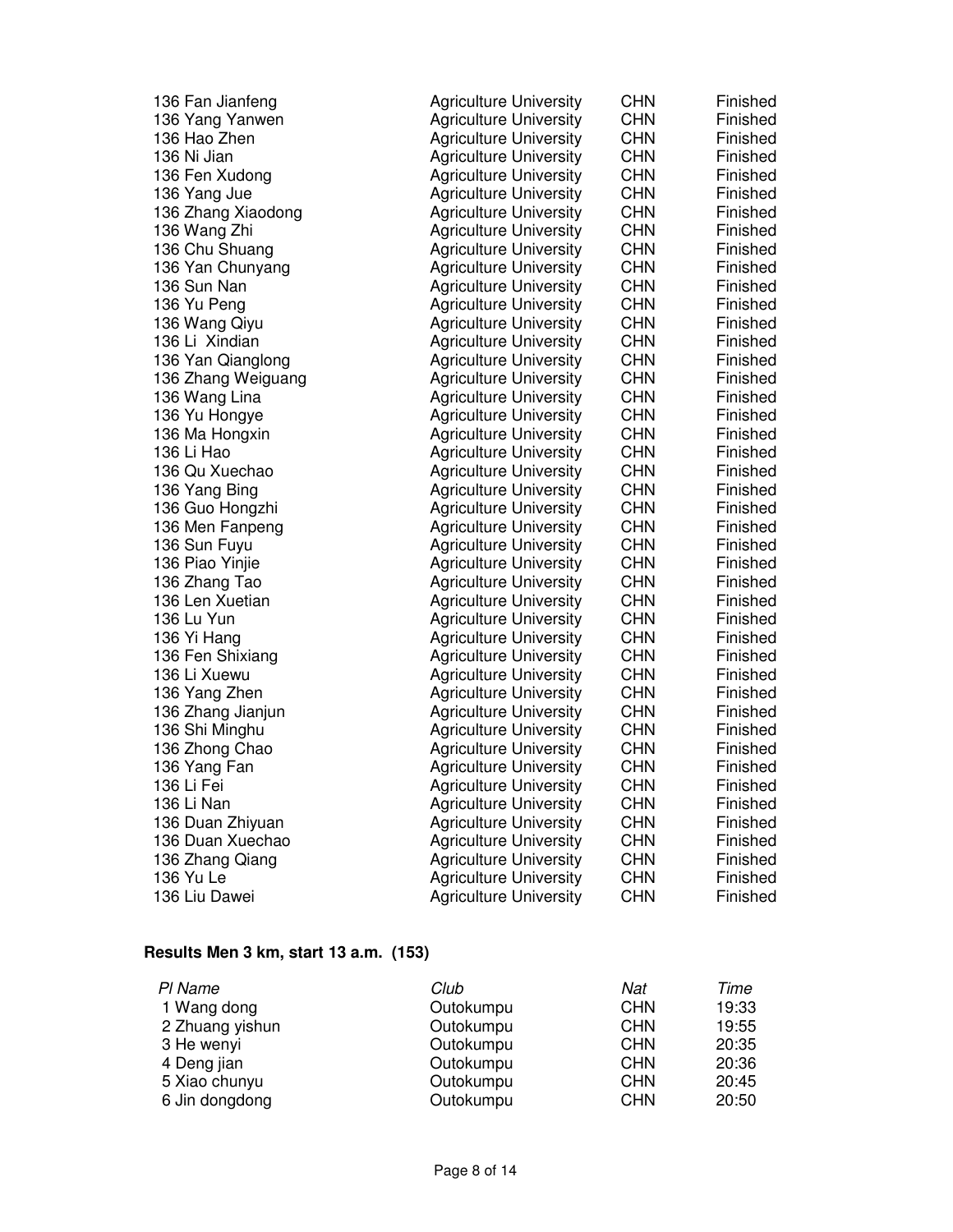| Outokumpu | <b>CHN</b>                                                                                                                                                                                                                                                                                                                                     | 20:54                                                                                                        |
|-----------|------------------------------------------------------------------------------------------------------------------------------------------------------------------------------------------------------------------------------------------------------------------------------------------------------------------------------------------------|--------------------------------------------------------------------------------------------------------------|
| Outokumpu | <b>CHN</b>                                                                                                                                                                                                                                                                                                                                     | 22:26                                                                                                        |
| Outokumpu | <b>CHN</b>                                                                                                                                                                                                                                                                                                                                     | 22:32                                                                                                        |
| Outokumpu | <b>CHN</b>                                                                                                                                                                                                                                                                                                                                     | 22:37                                                                                                        |
| Outokumpu | <b>CHN</b>                                                                                                                                                                                                                                                                                                                                     | 23:19                                                                                                        |
|           | <b>CHN</b>                                                                                                                                                                                                                                                                                                                                     | 23:38                                                                                                        |
| Outokumpu | <b>CHN</b>                                                                                                                                                                                                                                                                                                                                     | 23:43                                                                                                        |
|           | <b>CHN</b>                                                                                                                                                                                                                                                                                                                                     | 24:10                                                                                                        |
|           | <b>CHN</b>                                                                                                                                                                                                                                                                                                                                     | 24:19                                                                                                        |
| Outokumpu | <b>CHN</b>                                                                                                                                                                                                                                                                                                                                     | 24:30                                                                                                        |
| Outokumpu | <b>CHN</b>                                                                                                                                                                                                                                                                                                                                     | 25:43                                                                                                        |
| Outokumpu | <b>CHN</b>                                                                                                                                                                                                                                                                                                                                     | 26:10                                                                                                        |
| Outokumpu | <b>CHN</b>                                                                                                                                                                                                                                                                                                                                     | 26:31                                                                                                        |
|           | <b>CHN</b>                                                                                                                                                                                                                                                                                                                                     | 26:37                                                                                                        |
|           | <b>CHN</b>                                                                                                                                                                                                                                                                                                                                     | 26:40                                                                                                        |
| Outokumpu | <b>CHN</b>                                                                                                                                                                                                                                                                                                                                     | 26:43                                                                                                        |
| Outokumpu | <b>CHN</b>                                                                                                                                                                                                                                                                                                                                     | 27:07                                                                                                        |
|           | <b>CHN</b>                                                                                                                                                                                                                                                                                                                                     | 28:17                                                                                                        |
|           | <b>CHN</b>                                                                                                                                                                                                                                                                                                                                     | 28:26                                                                                                        |
|           |                                                                                                                                                                                                                                                                                                                                                | 28:36                                                                                                        |
|           | <b>CHN</b>                                                                                                                                                                                                                                                                                                                                     | 28:47                                                                                                        |
|           | <b>CHN</b>                                                                                                                                                                                                                                                                                                                                     | 28:55                                                                                                        |
|           |                                                                                                                                                                                                                                                                                                                                                | 29:07                                                                                                        |
|           | <b>CHN</b>                                                                                                                                                                                                                                                                                                                                     | 29:12                                                                                                        |
|           | <b>CHN</b>                                                                                                                                                                                                                                                                                                                                     | 29:16                                                                                                        |
|           | <b>CHN</b>                                                                                                                                                                                                                                                                                                                                     | 29:54                                                                                                        |
|           |                                                                                                                                                                                                                                                                                                                                                | 30:31                                                                                                        |
|           | <b>CHN</b>                                                                                                                                                                                                                                                                                                                                     | 30:57                                                                                                        |
|           |                                                                                                                                                                                                                                                                                                                                                | 31:07                                                                                                        |
|           |                                                                                                                                                                                                                                                                                                                                                | 31:20                                                                                                        |
|           |                                                                                                                                                                                                                                                                                                                                                | 31:22                                                                                                        |
|           | <b>CHN</b>                                                                                                                                                                                                                                                                                                                                     | 31:41                                                                                                        |
|           | <b>CHN</b>                                                                                                                                                                                                                                                                                                                                     | 31:44                                                                                                        |
|           |                                                                                                                                                                                                                                                                                                                                                | 31:52                                                                                                        |
|           | <b>CHN</b>                                                                                                                                                                                                                                                                                                                                     | 32:25                                                                                                        |
|           | <b>CHN</b>                                                                                                                                                                                                                                                                                                                                     | 32:28                                                                                                        |
|           |                                                                                                                                                                                                                                                                                                                                                | 33:20                                                                                                        |
|           | <b>CHN</b>                                                                                                                                                                                                                                                                                                                                     | 34:06                                                                                                        |
| Outokumpu | <b>CHN</b>                                                                                                                                                                                                                                                                                                                                     | 34:26                                                                                                        |
| Outokumpu | <b>CHN</b>                                                                                                                                                                                                                                                                                                                                     | 35:03                                                                                                        |
| Outokumpu | <b>CHN</b>                                                                                                                                                                                                                                                                                                                                     | 36:13                                                                                                        |
| Outokumpu | <b>CHN</b>                                                                                                                                                                                                                                                                                                                                     | 36:37                                                                                                        |
| Outokumpu | <b>CHN</b>                                                                                                                                                                                                                                                                                                                                     | 36:44                                                                                                        |
| Outokumpu | <b>CHN</b>                                                                                                                                                                                                                                                                                                                                     | 37:32                                                                                                        |
| Outokumpu | <b>CHN</b>                                                                                                                                                                                                                                                                                                                                     | 37:54                                                                                                        |
| Outokumpu | <b>CHN</b>                                                                                                                                                                                                                                                                                                                                     | 38:43                                                                                                        |
| Outokumpu | <b>CHN</b>                                                                                                                                                                                                                                                                                                                                     | 38:49                                                                                                        |
| Outokumpu | <b>CHN</b>                                                                                                                                                                                                                                                                                                                                     | 38:52                                                                                                        |
| Outokumpu | <b>CHN</b>                                                                                                                                                                                                                                                                                                                                     | 38:55                                                                                                        |
| Outokumpu | <b>CHN</b>                                                                                                                                                                                                                                                                                                                                     | Finished                                                                                                     |
| Outokumpu | <b>CHN</b>                                                                                                                                                                                                                                                                                                                                     | Finished                                                                                                     |
| Outokumpu | <b>CHN</b>                                                                                                                                                                                                                                                                                                                                     | Finished                                                                                                     |
| Outokumpu | <b>CHN</b>                                                                                                                                                                                                                                                                                                                                     | Finished                                                                                                     |
| Outokumpu | <b>CHN</b>                                                                                                                                                                                                                                                                                                                                     | Finished                                                                                                     |
| Outokumpu | <b>CHN</b>                                                                                                                                                                                                                                                                                                                                     | Finished                                                                                                     |
|           | Outokumpu<br>Outokumpu<br>Outokumpu<br>Outokumpu<br>Outokumpu<br>Outokumpu<br>Outokumpu<br>Outokumpu<br>Outokumpu<br>Outokumpu<br>Outokumpu<br>Outokumpu<br>Outokumpu<br>Outokumpu<br>Outokumpu<br>Outokumpu<br>Outokumpu<br>Outokumpu<br>Outokumpu<br>Outokumpu<br>Outokumpu<br>Outokumpu<br>Outokumpu<br>Outokumpu<br>Outokumpu<br>Outokumpu | <b>CHN</b><br><b>CHN</b><br><b>CHN</b><br><b>CHN</b><br><b>CHN</b><br><b>CHN</b><br><b>CHN</b><br><b>CHN</b> |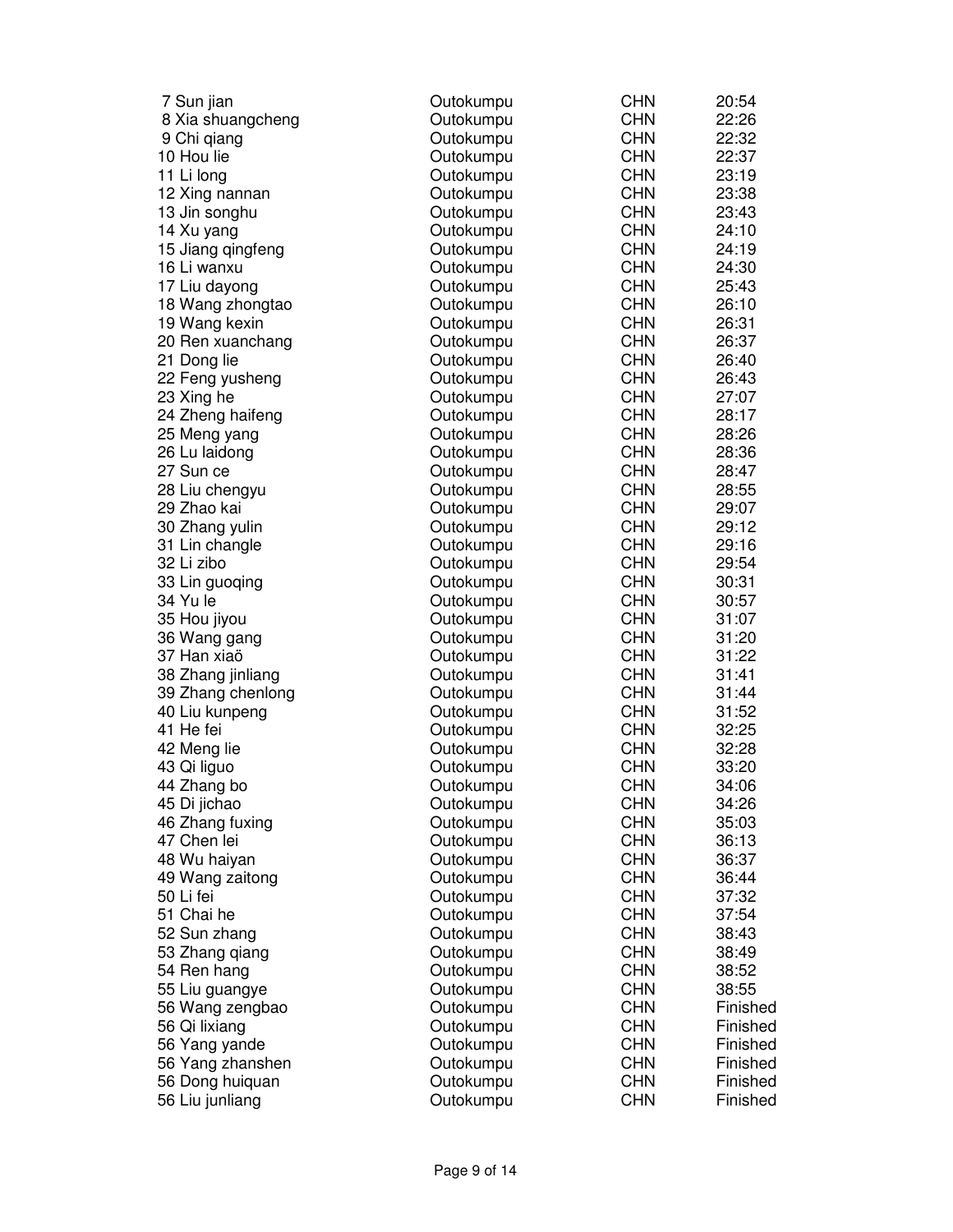| 56 Jia hongwei    | Outokumpu | <b>CHN</b> | Finished |
|-------------------|-----------|------------|----------|
| 56 Fu yaxing      | Outokumpu | <b>CHN</b> | Finished |
| 56 Xue di         | Outokumpu | <b>CHN</b> | Finished |
| 56 Shi minghu     | Outokumpu | <b>CHN</b> | Finished |
| 56 Jiang jian     | Outokumpu | <b>CHN</b> | Finished |
| 56 Zhong chao     | Outokumpu | <b>CHN</b> | Finished |
| 56 Li junjie      | Outokumpu | <b>CHN</b> | Finished |
| 56 Yang fan       | Outokumpu | <b>CHN</b> | Finished |
| 56 Zhou guangyuan | Outokumpu | <b>CHN</b> | Finished |
| 56 Li nan         | Outokumpu | <b>CHN</b> | Finished |
| 56 Jin donghao    | Outokumpu | <b>CHN</b> | Finished |
| 56 Duan zhiyuan   | Outokumpu | <b>CHN</b> | Finished |
| 56 Duan xuechao   | Outokumpu | <b>CHN</b> | Finished |
| 56 Shao junwei    | Outokumpu | <b>CHN</b> | Finished |
| 56 Ge jinging     | Outokumpu | <b>CHN</b> | Finished |
| 56 Mu dunwei      | Outokumpu | <b>CHN</b> | Finished |
| 56 Yao zongxia    | Outokumpu | <b>CHN</b> | Finished |
| 56 Wang xiaoyan   | Outokumpu | <b>CHN</b> | Finished |
| 56 Li zhuang      | Outokumpu | <b>CHN</b> | Finished |
| 56 Wang lu        | Outokumpu | <b>CHN</b> | Finished |
| 56 Liu bo         | Outokumpu | <b>CHN</b> | Finished |
| 56 Wang daqian    | Outokumpu | <b>CHN</b> | Finished |
| 56 He min         | Outokumpu | <b>CHN</b> | Finished |
| 56 Liu feng       | Outokumpu | <b>CHN</b> | Finished |
| 56 Fan jianfeng   | Outokumpu | <b>CHN</b> | Finished |
| 56 Yang yanwen    | Outokumpu | <b>CHN</b> | Finished |
| 56 Cong lie       | Outokumpu | <b>CHN</b> | Finished |
| 56 Han hongxiang  | Outokumpu | <b>CHN</b> | Finished |
| 56 Han lie        | Outokumpu | <b>CHN</b> | Finished |
| 56 Hao zhen       | Outokumpu | <b>CHN</b> | Finished |
| 56 Ni jian        | Outokumpu | <b>CHN</b> | Finished |
| 56 Ding zhonghao  | Outokumpu | <b>CHN</b> | Finished |
| 56 Feng xudong    | Outokumpu | <b>CHN</b> | Finished |
| 56 Yang jue       | Outokumpu | <b>CHN</b> | Finished |
| 56 ZHang xiaodong | Outokumpu | <b>CHN</b> | Finished |
| 56 Sun xiangdong  | Outokumpu | <b>CHN</b> | Finished |
| 56 Wang zhi       | Outokumpu | <b>CHN</b> | Finished |
| 56 Chu shuang     | Outokumpu | <b>CHN</b> | Finished |
| 56 Meng tao       | Outokumpu | <b>CHN</b> | Finished |
| 56 Mu haikuan     | Outokumpu | <b>CHN</b> | Finished |
| 56 Yan chunyang   | Outokumpu | <b>CHN</b> | Finished |
| 56 Sun nan        | Outokumpu | <b>CHN</b> | Finished |
| 56 Wang tong      | Outokumpu | <b>CHN</b> | Finished |
| 56 Qu xiaodong    | Outokumpu | <b>CHN</b> | Finished |
| 56 Yu peng        | Outokumpu | <b>CHN</b> | Finished |
| 56 Wang xuechen   | Outokumpu | <b>CHN</b> | Finished |
| 56 Wang qiyu      | Outokumpu | <b>CHN</b> | Finished |
| 56 Li xindian     | Outokumpu | <b>CHN</b> | Finished |
| 56 Yan qianglong  | Outokumpu | <b>CHN</b> | Finished |
| 56 Ji baoyu       | Outokumpu | <b>CHN</b> | Finished |
| 56 Yu song        | Outokumpu | <b>CHN</b> | Finished |
| 56 Zhang weiguang | Outokumpu | <b>CHN</b> | Finished |
| 56 Yao dajun      | Outokumpu | <b>CHN</b> | Finished |
|                   | Outokumpu | <b>CHN</b> | Finished |
| 56 Xu zhensong    |           | <b>CHN</b> | Finished |
| 56 Ding ning      | Outokumpu |            |          |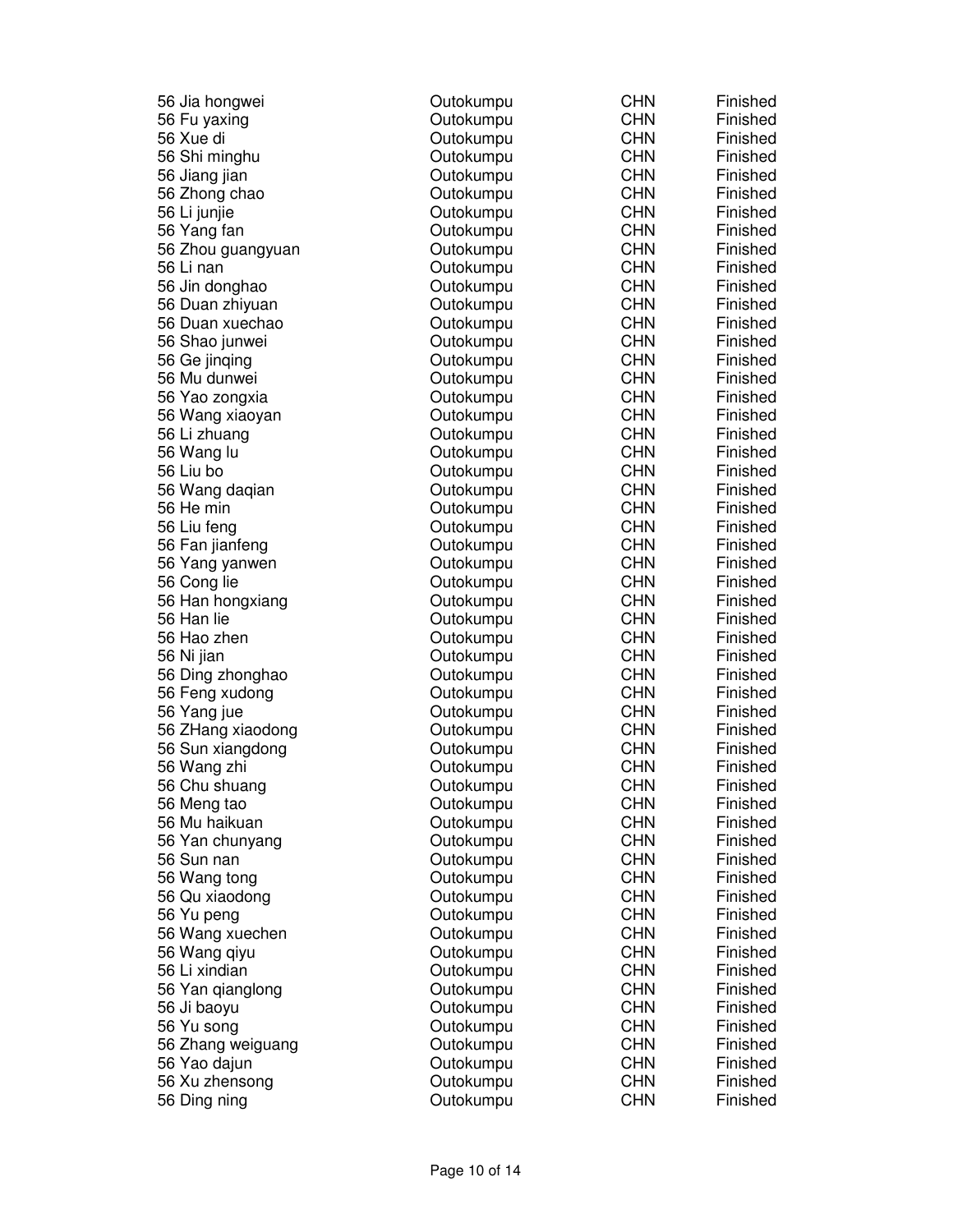| 56 Wang lina       | Outokumpu | <b>CHN</b> | Finished |
|--------------------|-----------|------------|----------|
| 56 Yu hongye       | Outokumpu | <b>CHN</b> | Finished |
| 56 Ma hongxin      | Outokumpu | <b>CHN</b> | Finished |
| 56 Liu lichun      | Outokumpu | <b>CHN</b> | Finished |
| 56 Li meng         | Outokumpu | <b>CHN</b> | Finished |
| 56 Cai yongfu      | Outokumpu | <b>CHN</b> | Finished |
| 56 Qu xuechao      | Outokumpu | <b>CHN</b> | Finished |
| 56 Tian xiaoguang  | Outokumpu | <b>CHN</b> | Finished |
| 56 Yang bin        | Outokumpu | <b>CHN</b> | Finished |
| 56 Wei hongbo      | Outokumpu | <b>CHN</b> | Finished |
| 56 He mingong      | Outokumpu | <b>CHN</b> | Finished |
| 56 Guo hongzhi     | Outokumpu | <b>CHN</b> | Finished |
| 56 Chen gizhi      | Outokumpu | <b>CHN</b> | Finished |
| 56 Meng fanpeng    | Outokumpu | <b>CHN</b> | Finished |
| 56 Sun fuyu        | Outokumpu | <b>CHN</b> | Finished |
| 56 Piao yingjie    | Outokumpu | <b>CHN</b> | Finished |
| 56 Leng yi         | Outokumpu | <b>CHN</b> | Finished |
| 56 Song kai        | Outokumpu | <b>CHN</b> | Finished |
| 56 Gao ning        | Outokumpu | <b>CHN</b> | Finished |
| 56 Ding yalin      | Outokumpu | <b>CHN</b> | Finished |
| 56 Liu yufeng      | Outokumpu | <b>CHN</b> | Finished |
| 56 Cui zhijun      | Outokumpu | <b>CHN</b> | Finished |
| 56 Cheng xu        | Outokumpu | <b>CHN</b> | Finished |
| 56 Fu lizhong      | Outokumpu | <b>CHN</b> | Finished |
| 56 Wang chengzhang | Outokumpu | <b>CHN</b> | Finished |
| 56 Zhang tao       | Outokumpu | <b>CHN</b> | Finished |
| 56 Leng xuetian    | Outokumpu | <b>CHN</b> | Finished |
| 56 Wang haibo      | Outokumpu | <b>CHN</b> | Finished |
| 56 Bai xuewu       | Outokumpu | <b>CHN</b> | Finished |
| 56 Luo yun         | Outokumpu | <b>CHN</b> | Finished |
| 56 Yin hang        | Outokumpu | <b>CHN</b> | Finished |
| 56 Feng shixiang   | Outokumpu | <b>CHN</b> | Finished |
| 56 Dong chunping   | Outokumpu | <b>CHN</b> | Finished |
| 56 Li xuewu        | Outokumpu | <b>CHN</b> | Finished |
| 56 Yang zheng      | Outokumpu | <b>CHN</b> | Finished |
| 56 Wu keke         | Outokumpu | <b>CHN</b> | Finished |
| 56 Zhang jianjun   | Outokumpu | <b>CHN</b> | Finished |

## **Results Women 3 km, start 13 a.m. (140)**

| PI Name        | Club      | Nat        | Time  |
|----------------|-----------|------------|-------|
| 1 Nu lili      | Outokumpu | <b>CHN</b> | 11:47 |
| 2 Wang shuang  | Outokumpu | <b>CHN</b> | 13:12 |
| 3 Tian ye      | Outokumpu | <b>CHN</b> | 18:11 |
| 4 Liu jun      | Outokumpu | <b>CHN</b> | 18:46 |
| 5 Chen huijing | Outokumpu | <b>CHN</b> | 19:34 |
| 6 Cong yanhua  | Outokumpu | <b>CHN</b> | 19:37 |
| 7 Sun wei      | Outokumpu | <b>CHN</b> | 23:25 |
| 8 Li dongming  | Outokumpu | <b>CHN</b> | 23:46 |
| 9 Li xuefei    | Outokumpu | <b>CHN</b> | 24:04 |
| 10 Fu xiaotian | Outokumpu | <b>CHN</b> | 24:17 |
| 11 Zhou dan    | Outokumpu | <b>CHN</b> | 24:45 |
| 12 Han fengzhe | Outokumpu | <b>CHN</b> | 24:56 |
| 13 Wei wei     | Outokumpu | <b>CHN</b> | 25:58 |
|                |           |            |       |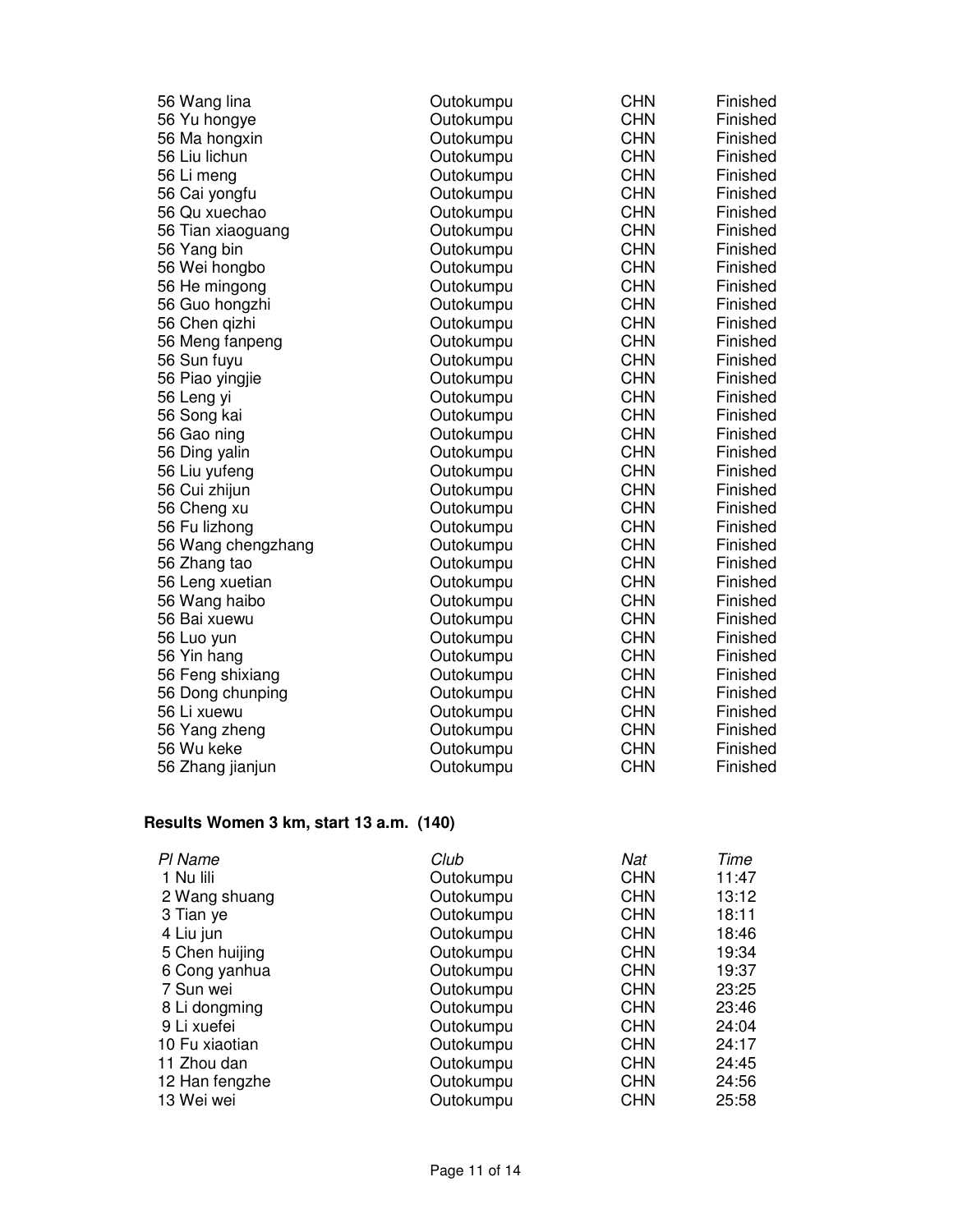| 14 Guan peijun   | Outokumpu | <b>CHN</b> | 26:16    |
|------------------|-----------|------------|----------|
| 15 Chang yushu   | Outokumpu | <b>CHN</b> | 26:52    |
| 16 Ji fengyan    | Outokumpu | <b>CHN</b> | 27:10    |
| 17 Shen meihua   | Outokumpu | <b>CHN</b> | 28:15    |
| 18 Yang weina    | Outokumpu | <b>CHN</b> | 29:33    |
| 19 Li jiajia     | Outokumpu | <b>CHN</b> | 30:06    |
| 20 Chen jianheng | Outokumpu | <b>CHN</b> | 30:18    |
| 21 Lu lu         | Outokumpu | <b>CHN</b> | 30:24    |
| 22 Wang shuang   | Outokumpu | <b>CHN</b> | 30:30    |
| 23 An na         | Outokumpu | <b>CHN</b> | 31:01    |
| 24 Wang fengyan  | Outokumpu | <b>CHN</b> | 31:06    |
| 25 Chen tanjun   | Outokumpu | <b>CHN</b> | 31:58    |
| 26 Hu chunlei    | Outokumpu | <b>CHN</b> | 32:03    |
| 27 Shang huiling | Outokumpu | <b>CHN</b> | 32:11    |
| 28 Yang wei      | Outokumpu | <b>CHN</b> | 33:22    |
| 29 Tan meiyu     | Outokumpu | <b>CHN</b> | 33:51    |
| 30 Li dongxu     | Outokumpu | <b>CHN</b> | 33:52    |
| 31 Jiang tao     | Outokumpu | <b>CHN</b> | 34:22    |
| 32 Wang nan      | Outokumpu | <b>CHN</b> | 34:50    |
| 33 Jia he        | Outokumpu | <b>CHN</b> | 35:46    |
| 34 Song bo       | Outokumpu | <b>CHN</b> | 35:50    |
| 35 He xin        | Outokumpu | <b>CHN</b> | 36:42    |
| 36 Yu dan        | Outokumpu | <b>CHN</b> | 36:50    |
| 37 Pu weijing    | Outokumpu | <b>CHN</b> | 37:22    |
| 38 Meng xianying | Outokumpu | <b>CHN</b> | 37:30    |
| 39 Zhang min     | Outokumpu | <b>CHN</b> | 37:48    |
| 40 Nie jingping  | Outokumpu | <b>CHN</b> | 38:06    |
| 41 Liao lina     | Outokumpu | <b>CHN</b> | 38:10    |
|                  |           | <b>CHN</b> | 38:28    |
| 42 Cao ying      | Outokumpu | <b>CHN</b> | Finished |
| 43 Wang yiying   | Outokumpu | <b>CHN</b> |          |
| 43 Wang xiaolu   | Outokumpu | <b>CHN</b> | Finished |
| 43 Su chang      | Outokumpu |            | Finished |
| 43 Jiang ling    | Outokumpu | <b>CHN</b> | Finished |
| 43 Fen yue       | Outokumpu | <b>CHN</b> | Finished |
| 43 Zhang qinghua | Outokumpu | <b>CHN</b> | Finished |
| 43 Sun bo        | Outokumpu | <b>CHN</b> | Finished |
| 43 Yang hongna   | Outokumpu | <b>CHN</b> | Finished |
| 43 Liang hong    | Outokumpu | <b>CHN</b> | Finished |
| 43 Bai lin       | Outokumpu | <b>CHN</b> | Finished |
| 43 Wang xiuling  | Outokumpu | <b>CHN</b> | Finished |
| 43 Piao zhonglan | Outokumpu | <b>CHN</b> | Finished |
| 43 Nie guijuan   | Outokumpu | <b>CHN</b> | Finished |
| 43 Teng na       | Outokumpu | <b>CHN</b> | Finished |
| 43 Zhang jing    | Outokumpu | <b>CHN</b> | Finished |
| 43 Cao li        | Outokumpu | <b>CHN</b> | Finished |
| 43 Liu ying      | Outokumpu | <b>CHN</b> | Finished |
| 43 Zhao xu       | Outokumpu | <b>CHN</b> | Finished |
| 43 Xiao han      | Outokumpu | <b>CHN</b> | Finished |
| 43 Li jing       | Outokumpu | <b>CHN</b> | Finished |
| 43 Cui jiao      | Outokumpu | <b>CHN</b> | Finished |
| 43 Wang runfang  | Outokumpu | <b>CHN</b> | Finished |
| 43 Wu hao        | Outokumpu | <b>CHN</b> | Finished |
| 43 Wang yingbiao | Outokumpu | <b>CHN</b> | Finished |
| 43 Liu sainan    | Outokumpu | <b>CHN</b> | Finished |
| 43 Cai minjia    | Outokumpu | <b>CHN</b> | Finished |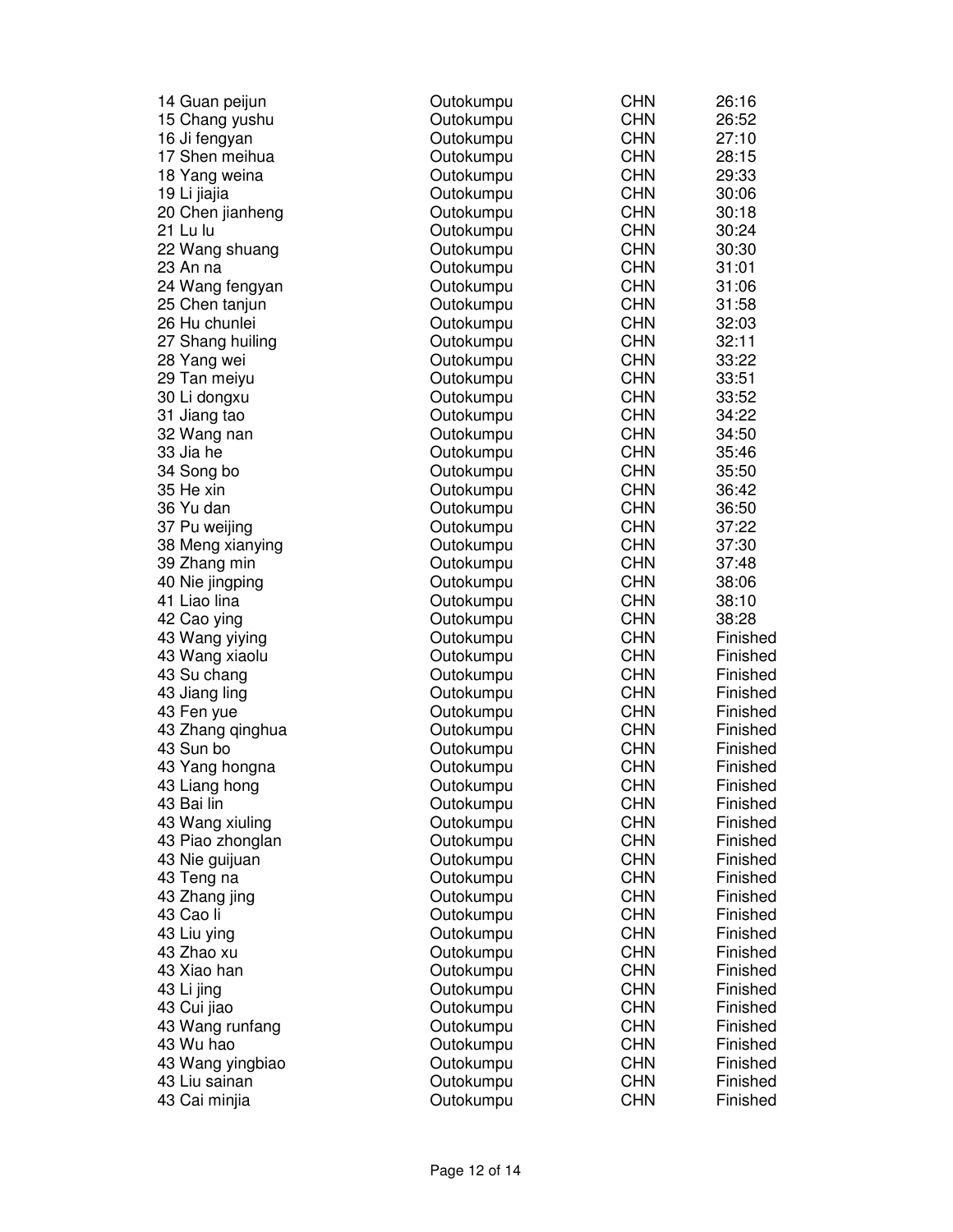| 43 Liu yingmeng   | Outokumpu | <b>CHN</b> | Finished |
|-------------------|-----------|------------|----------|
| 43 Pan di         | Outokumpu | <b>CHN</b> | Finished |
| 43 Lishuang       | Outokumpu | <b>CHN</b> | Finished |
| 43 Zhang su       | Outokumpu | <b>CHN</b> | Finished |
| 43 Sun yujuan     | Outokumpu | <b>CHN</b> | Finished |
| 43 Li yankun      | Outokumpu | <b>CHN</b> | Finished |
| 43 Han wei        | Outokumpu | <b>CHN</b> | Finished |
| 43 Zhang aihua    | Outokumpu | <b>CHN</b> | Finished |
| 43 Hou lina       | Outokumpu | <b>CHN</b> | Finished |
| 43 Lin sainan     | Outokumpu | <b>CHN</b> | Finished |
| 43 Zhu tingting   | Outokumpu | <b>CHN</b> | Finished |
| 43 Cui lijuan     | Outokumpu | <b>CHN</b> | Finished |
| 43 Guo yue        | Outokumpu | <b>CHN</b> | Finished |
| 43 Liu pei        | Outokumpu | <b>CHN</b> | Finished |
| 43 Wang chunling  | Outokumpu | <b>CHN</b> | Finished |
| 43 Kang guangqun  | Outokumpu | <b>CHN</b> | Finished |
| 43 Xu lili        | Outokumpu | <b>CHN</b> | Finished |
| 43 Ruan li        | Outokumpu | <b>CHN</b> | Finished |
| 43 Dong jin       | Outokumpu | <b>CHN</b> | Finished |
| 43 Yang hui       | Outokumpu | <b>CHN</b> | Finished |
| 43 Zhang tao      | Outokumpu | <b>CHN</b> | Finished |
| 43 Sun haijiao    | Outokumpu | <b>CHN</b> | Finished |
| 43 Wang ruiwan    | Outokumpu | <b>CHN</b> | Finished |
| 43 Yin siyuan     | Outokumpu | <b>CHN</b> | Finished |
| 43 Yu lan         | Outokumpu | <b>CHN</b> | Finished |
| 43 Gui tang       | Outokumpu | <b>CHN</b> | Finished |
| 43 Duan chaoxu    | Outokumpu | <b>CHN</b> | Finished |
| 43 Sun na         | Outokumpu | <b>CHN</b> | Finished |
| 43 Du yajuan      | Outokumpu | <b>CHN</b> | Finished |
| 43 Jin meilan     | Outokumpu | <b>CHN</b> | Finished |
| 43 Li yuan        | Outokumpu | <b>CHN</b> | Finished |
| 43 Wang yu        | Outokumpu | <b>CHN</b> | Finished |
| 43 Yu qian        | Outokumpu | <b>CHN</b> | Finished |
| 43 Han dan        | Outokumpu | <b>CHN</b> | Finished |
| 43 Zhang yuanjing | Outokumpu | <b>CHN</b> | Finished |
| 43 Li xue         | Outokumpu | <b>CHN</b> | Finished |
| 43 Gao shui       | Outokumpu | <b>CHN</b> | Finished |
| 43 Liu yan        | Outokumpu | <b>CHN</b> | Finished |
| 43 Li jingwen     | Outokumpu | <b>CHN</b> | Finished |
| 43 Zhuo zhenji    | Outokumpu | <b>CHN</b> | Finished |
| 43 Zhang zhaohui  | Outokumpu | <b>CHN</b> | Finished |
| 43 Li xiangge     | Outokumpu | <b>CHN</b> | Finished |
| 43 Zhou chunxiao  | Outokumpu | <b>CHN</b> | Finished |
| 43 Cui wenjia     | Outokumpu | <b>CHN</b> | Finished |
| 43 Sun dandan     | Outokumpu | <b>CHN</b> | Finished |
| 43 Tian limei     | Outokumpu | <b>CHN</b> | Finished |
| 43 Liu chang      | Outokumpu | <b>CHN</b> | Finished |
| 43 Zhao chunyan   | Outokumpu | <b>CHN</b> | Finished |
| 43 Zhou dan       | Outokumpu | <b>CHN</b> | Finished |
| 43 Meng jinqiu    | Outokumpu | <b>CHN</b> | Finished |
| 43 Li juan        | Outokumpu | <b>CHN</b> | Finished |
| 43 Tie hanxiao    | Outokumpu | <b>CHN</b> | Finished |
| 43 Sun ying       | Outokumpu | <b>CHN</b> | Finished |
| 43 Liu weiwei     | Outokumpu | <b>CHN</b> | Finished |
| 43 Zhu wang ting  | Outokumpu | <b>CHN</b> | Finished |
|                   |           |            |          |